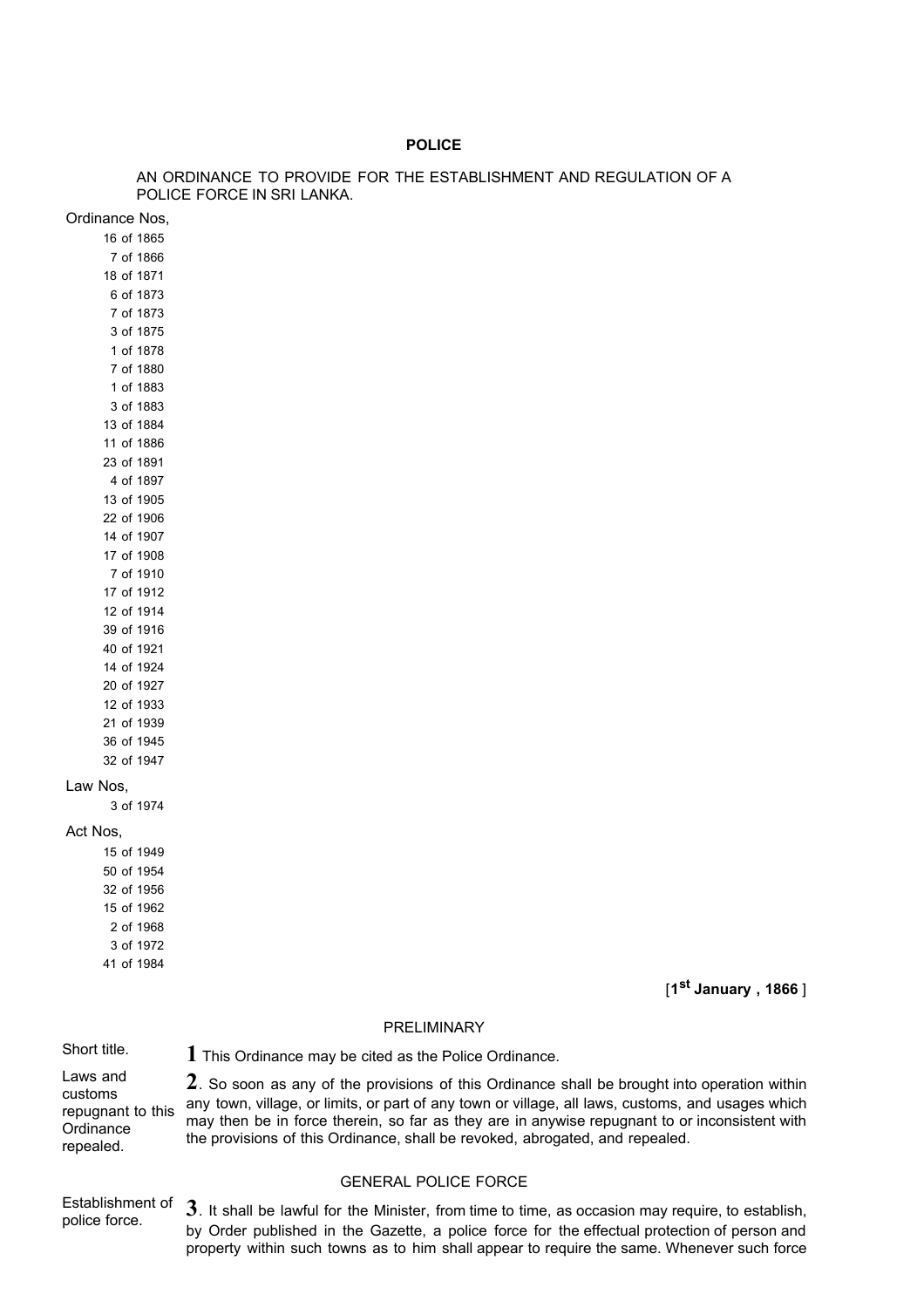shall be so established within any town this Ordinance shall come into operation therein : Provided that no Order shall be necessary to establish the force in places where the same shall have been already established under the Ordinance No. 17 of 1844, to which this Ordinance shall apply.

Police force may be established in maintained in the **4**. It shall be lawful for the Minister, by Order published in the Gazette, to establish a police force in any place other than large towns, though such force be not maintained in the manner prescribed by this Ordinance, and to declare that certain of the provisions of this Ordinance shall come into operation at such place, specifying the limits thereof, and such Order from time to time to revoke, alter, or amend.

certain places, though not

prescribed in this Ordinance.

Police in rural

manner

districts. **5**. It shall be lawful for the Minister to establish a police force in any rural district, and to cause the same to be maintained in the manner hereinafter prescribed.

Quartering of police in disturbed or dangerous districts, or districts the inhabitants of which misconduct themselves. **6**. It shall be lawful for the Minister, by Order published in the Gazette, to quarter police, or, should a police force have been already established there, to increase the same, in any part of Sri Lanka which shall be found to be in a disturbed or dangerous state, or in any part in which, from the misconduct of the inhabitants (whether in harboring offenders or suspected persons, refusing to aid in their apprehension, or otherwise) , he may deem it expedient so to do ; and the inhabitants of the parts of Sri Lanka in which the police or the additional number of men as aforesaid shall be so quartered, shall be charged with the cost of the men ; and the (See section 4 of the Transfer of Powers (Divisional Secretaries) Act, No. 58 of 1992. (Section 4 is appended in page 343A))Government Agent to whose district such part belongs, but not any (See section 4 of the Transfer of Powers (Divisional Secretaries) Act, No. 58 of 1992. (Section 4 is appended in page 343A)) Assistant Government Agent, shall assess the proportion in which such cost is to be paid by the inhabitants according to his judgment of their respective means.

Power to employ additional police force. **7**. Whenever any large work shall be carried on or be in operation in any part of the country, and it shall appear to the Inspector-General of Police that the employment of an additional police force in the neighborhood of such large work is rendered necessary by the behaviour or reasonable apprehension of the behaviour of persons employed upon such large work, it shall be lawful for the Inspector-General of Police, with the approval of the Minister to direct the employment of such additional police force, and to maintain the same so long as the necessity shall continue, and to make orders from time to time upon the person having the control or custody of the funds of any company or person carrying on such large work for the payment of the extra force so rendered necessary as aforesaid.

Meaning of " large **8**. The term " large work" shall, unless the context otherwise requires, include any railway,<br>work ". tramway, manufactory, any plumb ago mining or other commercial business or concern in which a considerable number of artisans, operatives, workmen, coolies, or persons are employed.

Some of the provisions only of this Ordinance may be brought into operation in any place. **9**. It shall be lawful for the Minister, by Order published in the Gazette, from time to time to declare that such of the provisions of this Ordinance as to him may seem advisable shall come into operation throughout Sri Lanka, or in any province, district, town, or place as shall appear to him to require the same, though there be no police force established therein.

Definition of limits **10**. The Order establishing a police force in any town shall also specify and define the limits of town. of such town, and it shall be lawful for the Minister, from time to time as occasion may require, by Order, to alter or vary such limits.

Officers in whom the administration and administration administration of the police in Sri Lanka shall be vested in the Inspector-General of Police,<br>of police is vested. Our printer darks and Assistant, Our printer last, and Police, increases a compact, and **20**.(Sections 11 to 19 (both inclusive) are replaced by Act No. 2 of 1968.). The Superintendents and Assistant Superintendents of Police, inspectors, sergeants, and constables.

Appointment of officers for the purposes of this Ordinance. **21**. (1) There shall be appointed an Inspector-General of Police and such Deputy Inspectors-General of Police, Superintendents, Assistant Superintendents, inspectors, and other officers as may be necessary for the purposes of this Ordinance. (2) A Deputy Inspector-General of Police shall discharge such functions of the

Inspector-General of Police as the Inspector-General of Police may from time to time assign to him.

(3) In this Ordinance or any other written law "Inspector-General of Police " shall be deemed to include a Deputy Inspector-General of Police.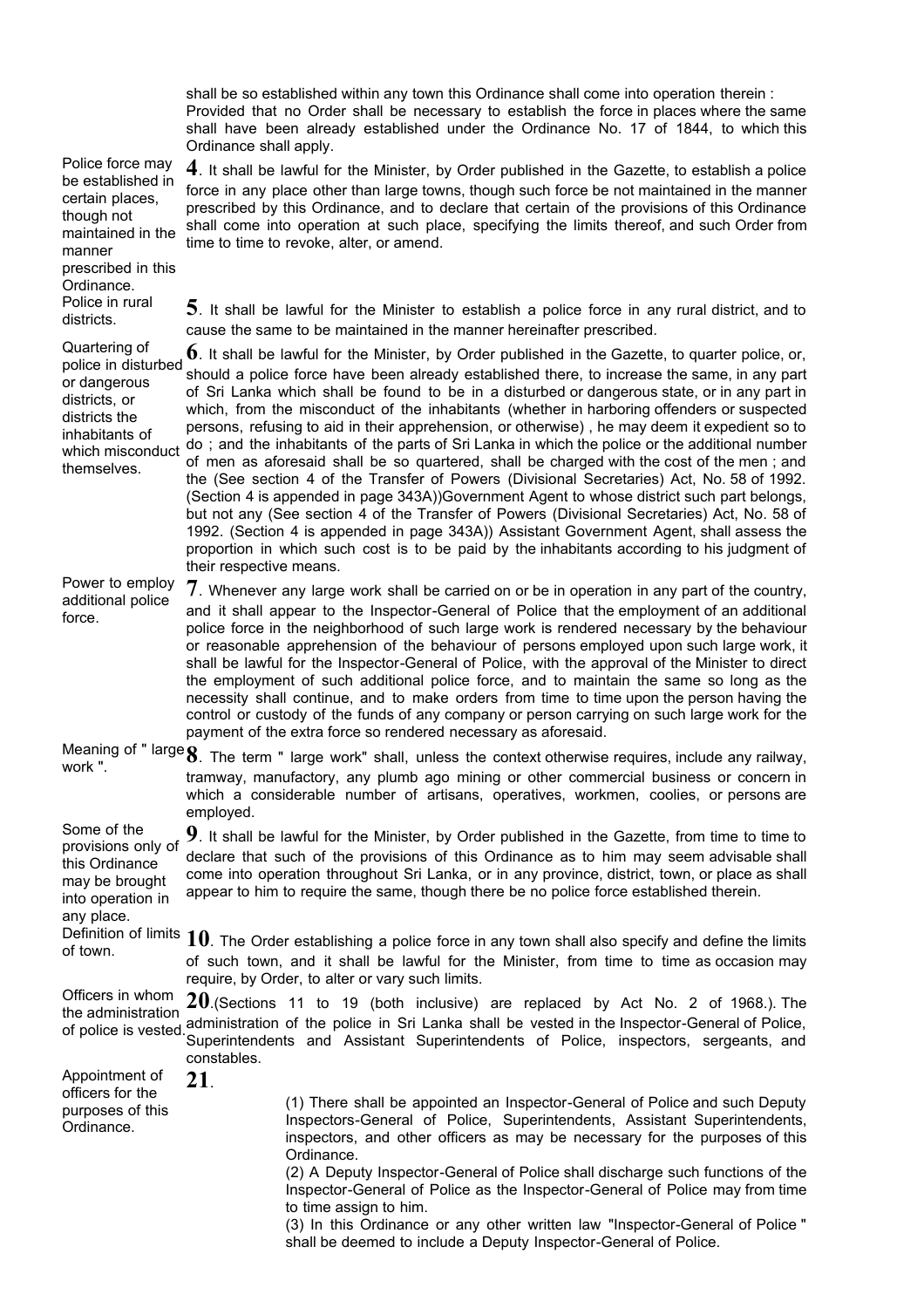| Additional police<br>officers to be<br>employed at the'<br>cost of individuals             | $22$ . It shall be lawful for the Inspector-General of Police or any Superintendent, if he shall<br>think fit, on the application of any person showing the necessity thereof, to appoint any<br>additional number of police officers to keep the peace, at the charge of the person making<br>the application, but to be under the orders of tile Inspector-General of Police or<br>Superintendent and for such time as they shall think fit:<br>Provided that it shall be lawful for the person on whose application such appointment shall<br>have been made, on giving one month's notice in writing to such Inspector-General of Police<br>or Superintendent to require that the officer so appointed shall be discontinued, and such<br>person shall be relieved from the charge of such additional force from the expiration of such<br>notice. |                                                                                                                                                                                                                                                                                                                                                                                                                                                                                                                                                                                                                                    |  |
|--------------------------------------------------------------------------------------------|--------------------------------------------------------------------------------------------------------------------------------------------------------------------------------------------------------------------------------------------------------------------------------------------------------------------------------------------------------------------------------------------------------------------------------------------------------------------------------------------------------------------------------------------------------------------------------------------------------------------------------------------------------------------------------------------------------------------------------------------------------------------------------------------------------------------------------------------------------|------------------------------------------------------------------------------------------------------------------------------------------------------------------------------------------------------------------------------------------------------------------------------------------------------------------------------------------------------------------------------------------------------------------------------------------------------------------------------------------------------------------------------------------------------------------------------------------------------------------------------------|--|
| Recovery of<br>expense under<br>sections 6.7, and<br>22                                    | $23$ . If upon demand any person refuses or fails to pay the sum due by him for maintaining<br>the force under sections 6, 7, and 22, the Inspector-General of Police or Superintended shall<br>report such refusal or failure to the nearest Magistrate's Court, which shall proceed to recover<br>such sum as if it were a fine imposed by that court.                                                                                                                                                                                                                                                                                                                                                                                                                                                                                               |                                                                                                                                                                                                                                                                                                                                                                                                                                                                                                                                                                                                                                    |  |
| Establishment of<br>police reserve.<br>[2, Law 3 of 1974]                                  | $24$ . There shall be established a police reserve to assist the police force in the exercise of its<br>powers and the performance of its duties.                                                                                                                                                                                                                                                                                                                                                                                                                                                                                                                                                                                                                                                                                                      |                                                                                                                                                                                                                                                                                                                                                                                                                                                                                                                                                                                                                                    |  |
| Appointment of<br>Commandant and<br>Deputy<br>Commandant.<br>[2, Law 3 of 1974]            | 25.                                                                                                                                                                                                                                                                                                                                                                                                                                                                                                                                                                                                                                                                                                                                                                                                                                                    | (1) For the purposes of this Ordinance, there shall be appointed a<br>Commandant who shall be in command of the police reserve and be<br>responsible for its general administration in accordance with the provisions of<br>this Ordinance and the regulations made hereunder.<br>(2) There shall be appointed an officer of the police force not below the rank of<br>Superintendent of Police to be Deputy Commandant who shall, in the<br>absence of the Commandant, exercise and perform all his powers and duties.                                                                                                            |  |
| Enrolling of<br>reservists.<br>[2, Law 3 of 1974]                                          | 26.                                                                                                                                                                                                                                                                                                                                                                                                                                                                                                                                                                                                                                                                                                                                                                                                                                                    | (1) The Commandant shall, in accordance with the regulations made in that<br>police<br>such number<br>behalf,<br>appoint<br>to<br>the<br>reserve<br>of Reserve<br>Reserve Assistant Superintendents,<br>Superintendents,<br>Reserve Chief<br>Inspectors, Reserve Inspectors, Reserve Sub-Inspectors, Reserve Sergeants-<br>Major, Reserve Sergeants and Reserve Constables as may be determined by<br>the Inspector-General of Police.<br>(2) Every appointment to the rank of Reserve Superintending and Reserve<br>Assistant Superintendent shall be made with the prior written approval of the<br>Inspector-General of Police. |  |
| Identity cards<br>[3, Law 3 of 1974]<br>Mobilization.                                      | ${\bf 26A}$ . An identity card issued to any person duly authenticated by the Commandant shall be<br>conclusive proof of the appointment under this Ordinance of the holder thereof to the rank in<br>the police reserve specified therein.                                                                                                                                                                                                                                                                                                                                                                                                                                                                                                                                                                                                            |                                                                                                                                                                                                                                                                                                                                                                                                                                                                                                                                                                                                                                    |  |
| [3, Law 3 of 1974]                                                                         | 26B.                                                                                                                                                                                                                                                                                                                                                                                                                                                                                                                                                                                                                                                                                                                                                                                                                                                   | (1) The Commandant shall, on the directions of the Inspector-General of<br>Police, mobilize such officers of the police reserve as are required to assists<br>the police force in the exercise of its powers and performance of its duties. No<br>such officer shall be de-mobilized by the Commandant except on the<br>directions of the Inspector-General of Police.<br>(2) The notification of mobilization may be conveyed to any member of the<br>police reserve orally or in writing or by an announcement made over the radio<br>or by publication in a newspaper.                                                          |  |
| Officers to serve<br>in any part of the<br>Republic.                                       | $26C$ . An officer of the police reserve shall be required to serve in any part of the Republic<br>and within its territorial waters.                                                                                                                                                                                                                                                                                                                                                                                                                                                                                                                                                                                                                                                                                                                  |                                                                                                                                                                                                                                                                                                                                                                                                                                                                                                                                                                                                                                    |  |
| [3, Law 3 of 1974]<br>Powers,<br>responsibilities c,<br>of officers.<br>[3, Law 3 of 1974] | $26D$ . On mobilization an officer of any rank in the police reserve shall have the same<br>powers, duties, obligations and responsibilities and enjoy the same immunities as an officer<br>of that rank in the police force.                                                                                                                                                                                                                                                                                                                                                                                                                                                                                                                                                                                                                          |                                                                                                                                                                                                                                                                                                                                                                                                                                                                                                                                                                                                                                    |  |
| Penalty for refusal 26E.<br>to serve when<br>mobilized.<br>[3, Law 3 of 1974]              |                                                                                                                                                                                                                                                                                                                                                                                                                                                                                                                                                                                                                                                                                                                                                                                                                                                        | (1) Any officer of the police reserve who, having been mobilized for service,<br>fails without reasonable cause to report for service, or neglects or refuses to<br>serve as such, shall be guilty of an offence and shall be liable on conviction                                                                                                                                                                                                                                                                                                                                                                                 |  |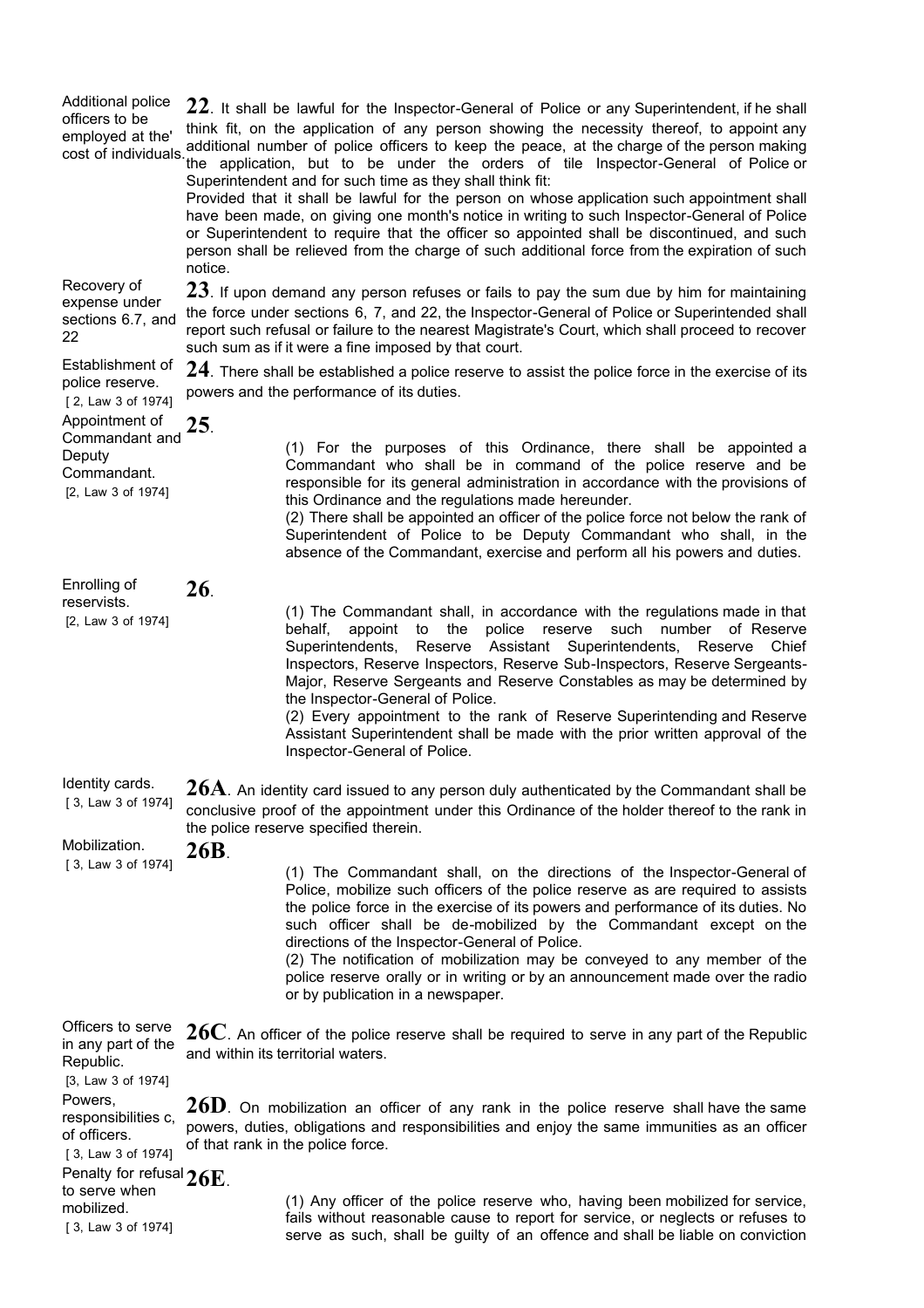after trial before a Magistrate to a fine not exceeding one thousand rupees or to rigorous imprisonment for a term not exceeding six months, or to both such fine and imprisonment.

(2) Any officer of the police reserve who, having been mobilized for service, fails without reasonable cause to carry out any lawful order, instruction or direction given for the performance of his duties by the Commandant or an officer of the police reserve duly authorized by the Commandant or any officer of the police force duly authorized by the Inspector-General of Police, shall be guilty of an offence and be liable on conviction after trial before a Magistrate to a fine not exceeding five hundred rupees or to simple imprisonment for a term not exceeding three months, or to both such fine and imprisonment

(1) It shall be the duty of every employer to give all proper facilities for enabling any person in his employ to become or to be a member of the police reserve and any such person who is a member of that reserve to undergo and render such training and serve as he may be required to undergo and render by or under this Ordinance. (2) Any employer who (a) fails to give the facilities referred to in subsection (1) of this section ; or (b) by dismissing an employee or by reducing his wages or in any other manner penalizes him for undergoing or rendering any training or service referred to in that subsection, shall be guilty of an offence and shall, on conviction after trial before a Magistrate, be liable to a fine not exceeding one thousand rupees or to

(3) Where an employer guilty of an offence under this section

months, or to both such fine and imprisonment.

(a) is a body corporate, every person who, at the time of the commission of the offence, was a director, manager or secretary of such body; and

simple or rigorous imprisonment for a term not exceeding six

(b) is a firm, every partner of such firm, shall be deemed to be guilty of such offence unless such director, manager, secretary or partner, as the case may be, proves that such offence was committed without his consent or connivance and that he exercised all such diligence to prevent the commission of such offence as he ought to have exercised having regard to the nature of his functions in such capacity and in all the circumstances.

Unauthorized use 26G. Any officer of the police reserve who<br>of uniforms.

[ 3, Law 3 of 1974] (a) when not mobilized and without lawful authority uses or wears the uniform or any part of the uniform of an officer of the police reserve or any imitation thereof which is calculated to deceive, or

(b) without lawful authority supplies to a person who is not an officer of the police reserve, any such uniform or part of such uniform, shall be guilty of an offence and shall of conviction after trial before a Magistrate be liable to a fine not exceeding two hundred rupees or to rigorous imprisonment for a term not exceeding three months, or to both such fine and imprisonment.

[ 3, Law 3 of 1974] Framing of rules. **26H**. It shall be lawful for the Inspector-General of Police, with the approval of the Minister, to make rules in respect of all or any of the following matters relating to the police reserve :

- (a) the personnel and cadre of the police reserve ;
- (b) the recruitment of officers and their conditions of serve ;
- (c) the duties and responsibilities of officers under mobilization ;

(d) the training of officers ;

- (e) the arming of the police reserve ;
- (f) the discipline of officers ;
- (g) the mobilization and de-mobilization of officers ;
- (h) the award of rewards or decorations in recognition of meritorious service ;

(i) the establishment and administration of a Police Reserve Amenity Fund ; and

(j) any other matter connected with the exercise of the powers and the

[ 3, Law 3 of 1974] Obligations of employers. **26F**.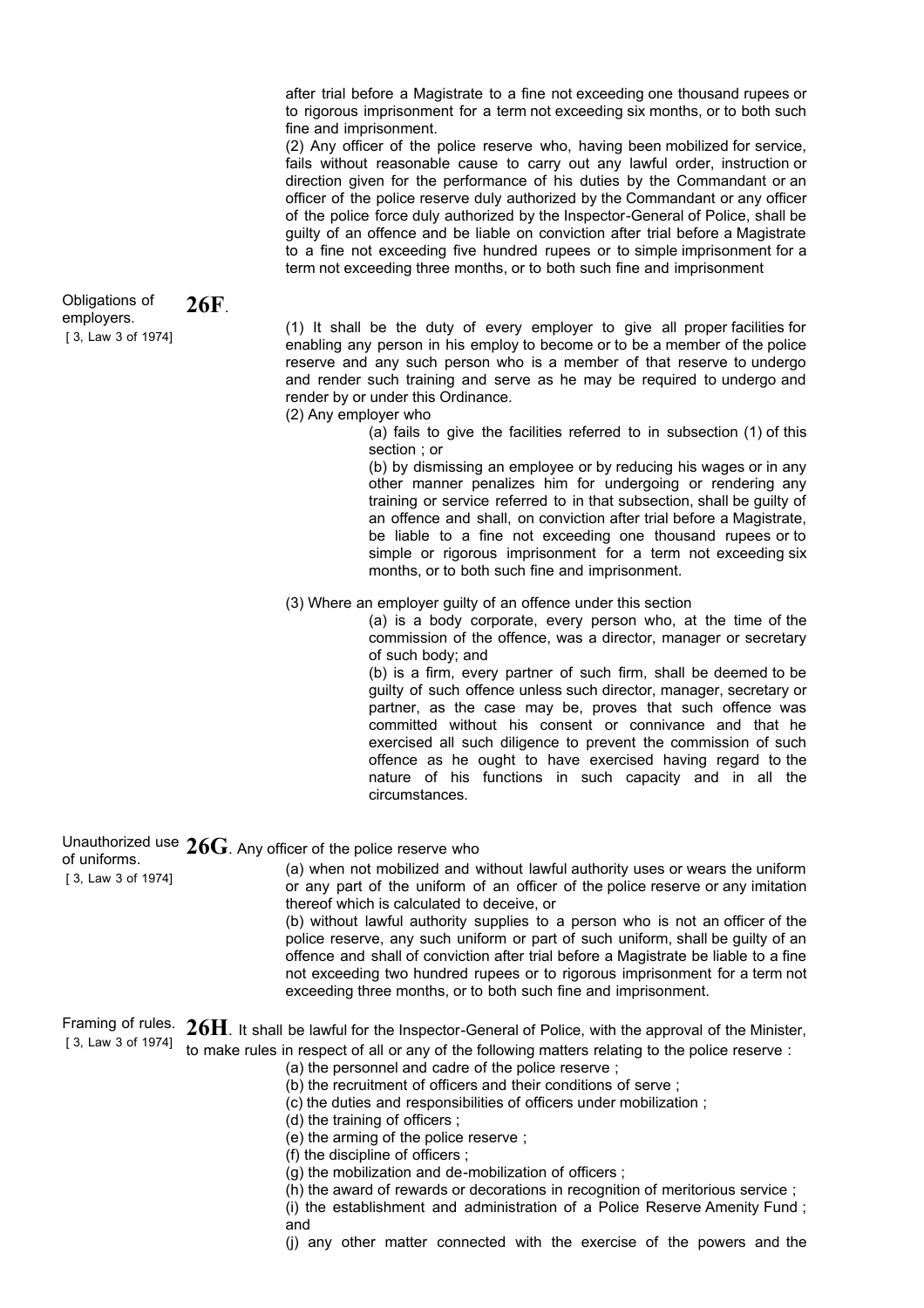### performance of the duties by officers.

Police officers not 27. No police officer shall be at liberty to resign his office or withdraw himself from the duties to resign without leave or two month's notice.

Police force may be placed under the control of a public officer.

do so in writing by the Inspector-General of Police. **28**. It shall be lawful for the Minister to place a police force established in any district, rural district, town, or place, or in the neighborhood of any railway and other works, under the control of any public officer having authority in such district, rural district, town, place, or neighborhood, or in the province wherein such district, rural district, town, place, or neighbourhood is situated ; and such public officer shall in such case exercise the powers herein vested in police officers not under the grade of Assistant Superintendents of Police: Provided that nothing herein contained shall be held to interfere with the general supervision of the Inspector-General of Police over the entire force and all officers thereof, subject to rules and regulations to be made by the Minister.

thereof, unless expressly al lowed to do so in writing by the Inspector-General of Police or Superintendent, or unless he shall have given to his superior of facer two months' notice in writing of his intention to do so ; nor shall any such police officer engage in any employment or office whatever other than his duties under this Ordinance, unless expressly permitted to

[4, Law 3 of 1974] Power to make Power to make 28A.<br>regulations for the establishment and operation of a scheme for the grant of compensation in respect of the permanent total or partial disablement or death of police officers in the discharge of their duties.

(1) The Minister may, with the concurrence of the Minister in charge of the subject of Finance, make regulations providing for the establishment and operation of a scheme for the grant of compensation to any police officer who is permanently, totally or partially disabled, or to the legal heir or heirs of any police officer who is dead, in any case where such disablement or death, as the case may be, is due to any injury

(a) received by such officer while on duty, or

(b) received by such officer while on a direct journey

(i)from his place of residence to his place of work to report for duty, or

(ii) from his place of work to his place of residence after duty, or

(c) received by such officer while not on duty in the performance of some act which is within the scope of his ordinary duties, or

(d) received by such officer in consequence of any act performed in the execution of his duties, or

(e) received by such officer as a result of any act of reprisal occasioned by or arising out of any action taken by him in the execution of his duties.

Such regulations may provide for the principles, exceptions, restrictions and conditions according, and subject, to which such compensation will be granted and for all other matters necessary or expedient for the establishment and operation of such scheme. Such regulation may make different provisions in respect of police officers who are members of the police reserve and police officers who are not such members.

- [2, 15 of 1962] (2).No regulation made under the preceding provisions of this section shall have effect until it is approved by Parliament, and notification of such approval is published in the Gazette.
- [2, 15 of 1962] (3) Any regulation made under the preceding provisions of this section may be given retrospective effect as from a date not earlier than the fourth day of February, 1948.
- [2, 15 of 1962] (4) Any compensation granted in accordance with regulations made under the preceding provisions of this section shall be a charge on the Consolidated Fund.
- [2, 15 of 1962] (5) Where in any case a dispute arises as to whether or not compensation is payable or as to the amount of compensation payable under any regulations made under the preceding provisions of this section, such dispute shall be referred to the Minister for decision by the Inspector-General of Police and the decision of the Minister, made with the concurrence of the Minister in charge of the subject of Finance, on such reference shall be final and conclusive and shall not be subject to question or review in a court of law.
- [2, 15 of 1962] (6) Any compensation granted in accordance with regulations made under the preceding provisions of this section in respect of the disablement or death of a police officer shall be in addition to any pension, gratuity, compensation, allowance, or other benefit, granted in respect of such disablement or death under the Minutes on Pensions,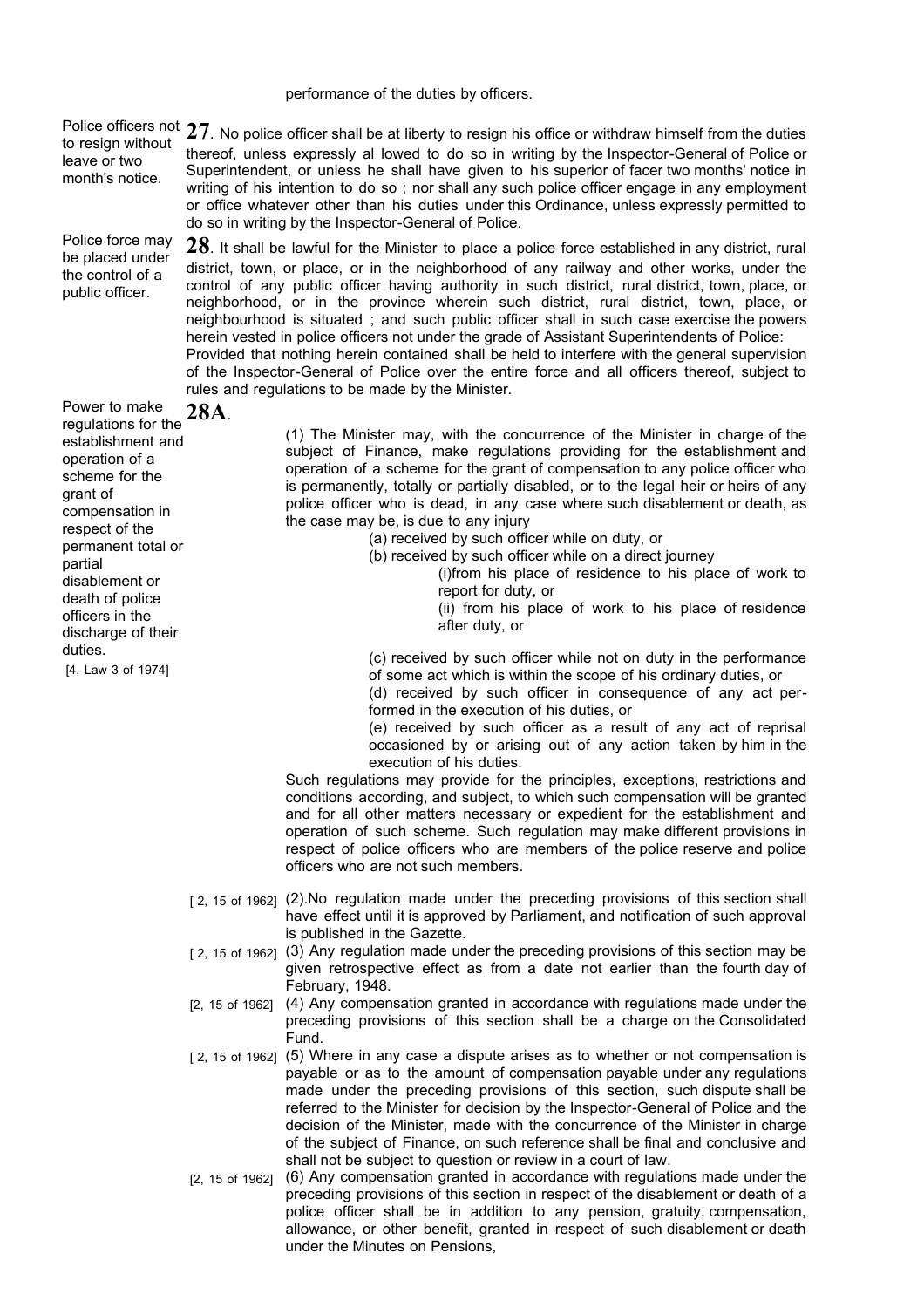|                                                                                                                | MAINTENANCE OF GENERAL POLICE                                                                                                                                                                                                                                                                                                                                                                                                                                                                                                                                                                                                                                                                                                                                                                                                                                                                                                                                                                                                                                                                                                                                                                                                                                                                                                                                                                                                                                                                                                                                                                                                                                                                                                                                                                                                                                                                                                                                                                                                            |
|----------------------------------------------------------------------------------------------------------------|------------------------------------------------------------------------------------------------------------------------------------------------------------------------------------------------------------------------------------------------------------------------------------------------------------------------------------------------------------------------------------------------------------------------------------------------------------------------------------------------------------------------------------------------------------------------------------------------------------------------------------------------------------------------------------------------------------------------------------------------------------------------------------------------------------------------------------------------------------------------------------------------------------------------------------------------------------------------------------------------------------------------------------------------------------------------------------------------------------------------------------------------------------------------------------------------------------------------------------------------------------------------------------------------------------------------------------------------------------------------------------------------------------------------------------------------------------------------------------------------------------------------------------------------------------------------------------------------------------------------------------------------------------------------------------------------------------------------------------------------------------------------------------------------------------------------------------------------------------------------------------------------------------------------------------------------------------------------------------------------------------------------------------------|
| Expenses of<br>police.<br>[3,2 of 1968]                                                                        | 29. The salaries of the Inspector-General of Police and of the Superintendents, the cost of<br>barracks, hospitals, medical attendance, and arms will be defrayed by the Government. All<br>other expenses, including where there is a public water supply, the cost of supplying water to<br>the police station, premises, quarters, and barracks, must be defrayed by the inhabitants of<br>the towns for the protection of whose persons and property the police is established, except<br>where a force is created under section 4:<br>Provided, however, that when any town is created a Municipality, the expenses of the police<br>shall be provided for and recovered as directed by the Municipal Councils Ordinance, or any<br>other enactment to be for that purpose hereinafter enacted.                                                                                                                                                                                                                                                                                                                                                                                                                                                                                                                                                                                                                                                                                                                                                                                                                                                                                                                                                                                                                                                                                                                                                                                                                                     |
| Fixed rates at<br>which recovery of<br>be made.<br>[4, 2 of 1968]                                              | $\bf{30}$ . The cost of the police payable under sections 6,7,22 and 29 of this Ordinance shall be<br>cost of police shall the salary drawn by even Inspector, Sub-Inspector, Sergeant, or Constable, plus twenty per<br>centum for headquarter reserve, leave, drill, sickness, c, and eight per centum for pension,<br>and the certificate of the Inspector-General of Police shall be conclusive evidence of the<br>correctness of all charges made in pursuance of this section.                                                                                                                                                                                                                                                                                                                                                                                                                                                                                                                                                                                                                                                                                                                                                                                                                                                                                                                                                                                                                                                                                                                                                                                                                                                                                                                                                                                                                                                                                                                                                     |
| Tax to be levied<br>for maintenance<br>of police.                                                              | $\bf{31}$ . For the purposes of creating a fund from which the expenses of the police payable by<br>each town not created a Municipality are to be defrayed, a tax shall be payable on the thirty-<br>first day of March, on the thirtieth day of June, on the thirtieth day of September, and on the<br>thirty-first day of December, in every year, for the quarter ending on the said days<br>respectively, on all houses and buildings of every description, and on all lands and<br>tenements whatsoever, within every such town, to an amount equal to such percentage on<br>the bona fide annual value of such houses, buildings, lands, and tenements, as the Minister<br>shall by Order from time to time appoint, except in cases where such amount shall fall below<br>the sum of twenty-four cents per quarter, in all which excepted cases twenty-four cents per<br>quarter shall be assessed and payable :<br>Provision for apportionment of expenses of police force between town and adjoining district.<br>Provided that such tax shall not in the aggregate exceed the sum necessary for the<br>maintenance of the force in such town, except as aforesaid, and which sum it shall be lawful<br>for the Minister from time to time to determine and appoint;<br>Provided further that where the police force in any town is maintained for the joint purposes<br>of such town and any adjoining district not included in the limits of such town such sum shall<br>not exceed such fair proportion of the total amount necessary for the maintenance of the said<br>force, as the Minister shall from time to time determine and appoint;<br>Provided also that it shall be lawful and shall be deemed to have been at all times lawful to<br>refrain in respect of any town from appointing any such percentage on the annual value;<br>Provided further, that buildings appropriated to religious worship, and such as are placed in<br>charge of military sentries, shall be exempted from the payment of such tax. |
| fide annual value                                                                                              | Meaning of "bona $32$ . For the purposes of section 31 the "bona fide annual value" of all houses, buildings,<br>lands, and tenements, as a basis of rating, shall be the gross annual value without any<br>deduction for expenses, repairs, or other expenses for maintenance or upkeep.                                                                                                                                                                                                                                                                                                                                                                                                                                                                                                                                                                                                                                                                                                                                                                                                                                                                                                                                                                                                                                                                                                                                                                                                                                                                                                                                                                                                                                                                                                                                                                                                                                                                                                                                                |
| Minimum rates<br>may be reduced in<br>certain places<br>from one rupee to<br>fifty cents.                      | $33$ . It shall be lawful for the Minister to reduce, in any place where a police force is now or<br>may hereafter be stationed, the minimum rate payable to meet the expenses defrayable by<br>the inhabitants of such place for maintenance of such police force, from the sum of one<br>rupee yearly to fifty cents, if, owing to the poverty of the inhabitants or any other cause, such<br>reduction shall appear to him reasonable. The rate, where such reduction is made, shall be<br>assessed and made payable half-yearly, and not quarterly.                                                                                                                                                                                                                                                                                                                                                                                                                                                                                                                                                                                                                                                                                                                                                                                                                                                                                                                                                                                                                                                                                                                                                                                                                                                                                                                                                                                                                                                                                  |
| Power to appoint<br>three or more<br>assessors to<br>assess the town,<br>acting separately<br>or collectively. | $34$ . The assessment to be made in any town for the purposes of creating a fund for the<br>maintenance of a police force therein shall be made by three or more persons appointed by<br>the Government Agent with power to them to act separately or collectively as the<br>Government Agent shall direct; and each person so appointed shall be entitled to receive<br>such remuneration as the Minister may in his discretion award and shall have all the powers<br>and authorities conferred by sections 36 and 37.                                                                                                                                                                                                                                                                                                                                                                                                                                                                                                                                                                                                                                                                                                                                                                                                                                                                                                                                                                                                                                                                                                                                                                                                                                                                                                                                                                                                                                                                                                                 |
| Time for of<br>assessors                                                                                       | $35$ . The assessors for the first year in which a police force is to be introduced in any town<br>may be appointed before the introduction of such force, and every such assessor, when so<br>appointed shall have and exercise all the powers and authorities conferred by sections 36<br>and 37 notwithstanding that this Ordinance shall not have been brought into operation in                                                                                                                                                                                                                                                                                                                                                                                                                                                                                                                                                                                                                                                                                                                                                                                                                                                                                                                                                                                                                                                                                                                                                                                                                                                                                                                                                                                                                                                                                                                                                                                                                                                     |
| Mode of                                                                                                        | such town. For every year after the first, the assessors shall be appointed within such time<br>before the commencement of each year as the Minister shall deem reasonable.<br>$36$ Such assossors shall without unpercosany delay after their appointment present to                                                                                                                                                                                                                                                                                                                                                                                                                                                                                                                                                                                                                                                                                                                                                                                                                                                                                                                                                                                                                                                                                                                                                                                                                                                                                                                                                                                                                                                                                                                                                                                                                                                                                                                                                                    |

1910ue of **36**.Such assessors shall without unnecessary delay after their appointment proceed to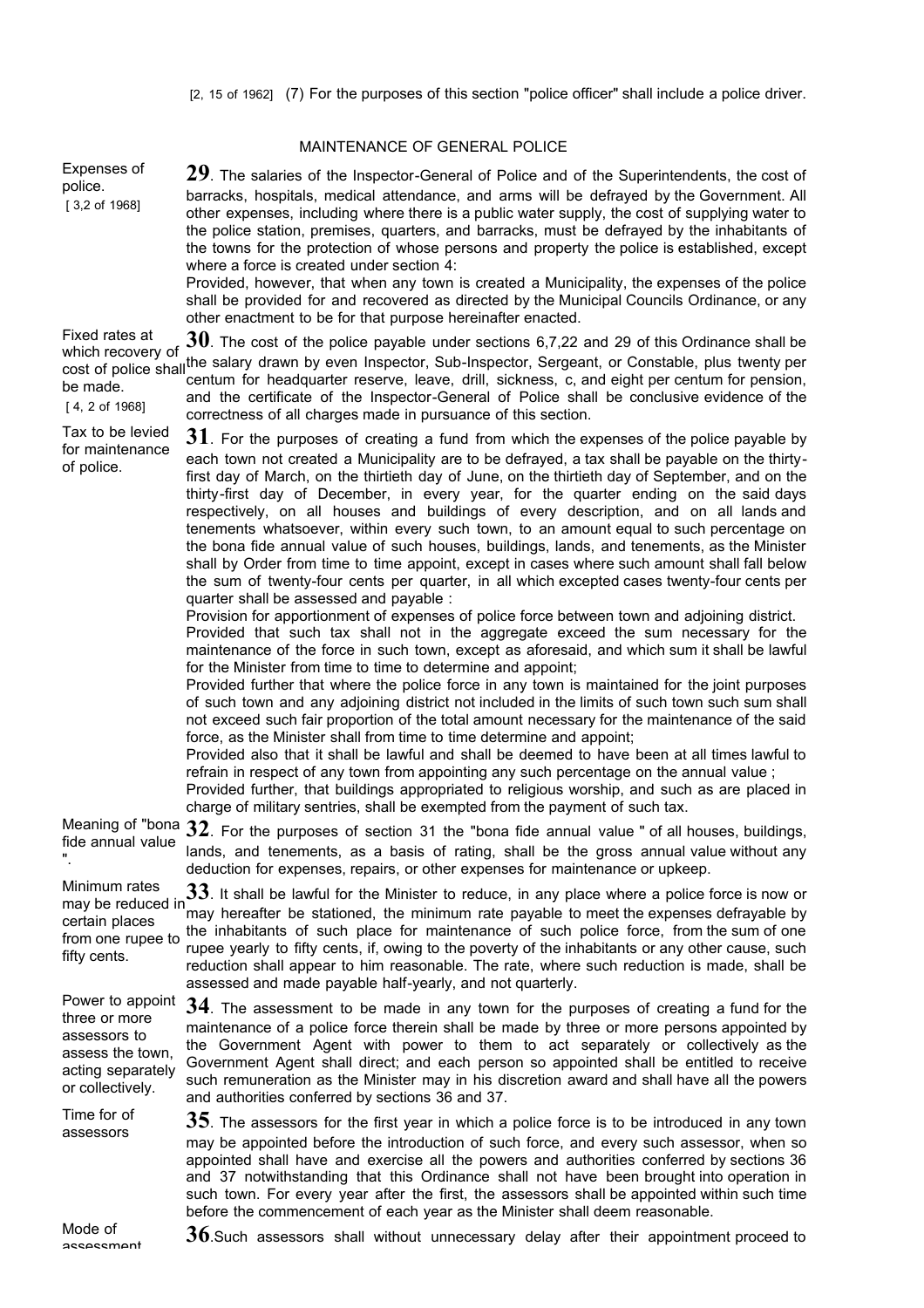inquire into, and according to the best of their information and judgment ascertain and assess as aforesaid the bona fide annual value of all houses, buildings, lands, and tenements within such town, and the tax hereby imposed on or payable for the same, and for that purpose it shall be lawful for the said assessors or any one of them, or for any person in company with or authorized in writing in that behalf by any such assessor, to enter any houses, buildings, lands, and tenements, and to cause to enter therein such persons and things as may be necessary and to proceed to do or cause to be done therein all such things as may be necessary to enable such assessors to ascertain the annual value of such houses, buildings, lands, or tenements ; and such assessors shall without delay report the assessment so made by them to the Government Agent of the district, who shall thereupon cause the same to be entered in a book which shall have an index or other convenient form of reference and shall be kept at his office for public inspection. It shall be lawful for the Government Agent to revise such assessment and to make such alterations therein as he shall consider expedient.

Power to assessors to call for returns. **37**. In order to enable the assessors to arrive at a fair valuation of any houses, buildings, or lands liable to the rate it shall be lawful for them to require the owner or occupier of such houses, buildings, or lands to furnish them with returns of the rent or annual value thereof. Whoever refuses or fails to furnish such returns within one week from the day on which he shall have been required to do so, and whoever makes a false or incorrect return, shall be liable to a fine not exceeding fifty rupees.

### Tax to be payable Tax to be payable **38**. The tax hereby imposed shall be payable quarterly, and shall be recovered in manner<br>quarterly by **provided from the surger of strong pays and shall be recovered in manner** owner. hereinafter provided from the owner or owners, or from any or either of the owners of the houses, buildings, lands, or tenements liable to such tax, and if any person in the occupation of any such house, building, land, or tenement so liable, and not being the owner or a joint owner thereof, shall refuse, upon application being made in that behalf, to inform the said assessors or any one of them, or the Government Agent or any person authorized by him to make such application, as to the correct name and residence of the owner or owners of the said house, building, land, or tenement, every such person shall be guilty of an offence, and be liable to a fine not exceeding fifty rupees.

### Notice of assessment and demand of payment of tax to be served. **39**.

(1) The Government Agent shall, as soon as may be after the commencement of each year, cause to be served upon the owner or some joint owner of every house, building, land, or tenement liable to the payment of the tax imposed by this Ordinance, a notice of assessment, having subjoined thereto a demand of payment of the tax, as near as is material in the form A in the Schedule. Such notice shall be in the Sinhala and Tamil languages and shall be served either personally upon the party to whom it is addressed, or by leaving it with some member of his household, or by affixing it to some conspicuous part of the house, building, land, or ten men liable to the payment of such tax.

(2) Such notice shall further intimate that written objections to the assessment will be received at a place stated in the notice within one month from the date of the service of the notice.

(3) The Government Agent shall cause all objections so received to be registered in a book to be kept for this purpose, and shall give notice in writing to each objector of the day, time, and place when and whereat his objections will be investigated.

(4) At the time and place so fixed the Government Agent shall investigate or cause to be investigated the objections, in presence of the objector (or an agent authorized by him in writing) if he shall appear, and if not, in his absence. The Government Agent may adjourn his investigation from time to time for reason able cause.

(5) When any objection is disposed of by the Government Agent, he shall cause his decision to be notified to the objector, and the same shall be noted in the book of objections, and any necessary amendment shall be made in the assessment book.

(6) Every assessment, against which no objection is made, shall be final for the year.

Person dissatisfied with assessment may institute action in appropriate court. **40**.

(1) If any person is aggrieved by the decision of the Government Agent with regard to the assessment of any house, building, land, or tenement, he may within one month of receiving the notification of the Government Agent's decision under the last preceding section institute an action objecting to such decision in the Primary Court having jurisdiction in the place where such house, building, land, or tenement is situate, if the amount of the rate or rates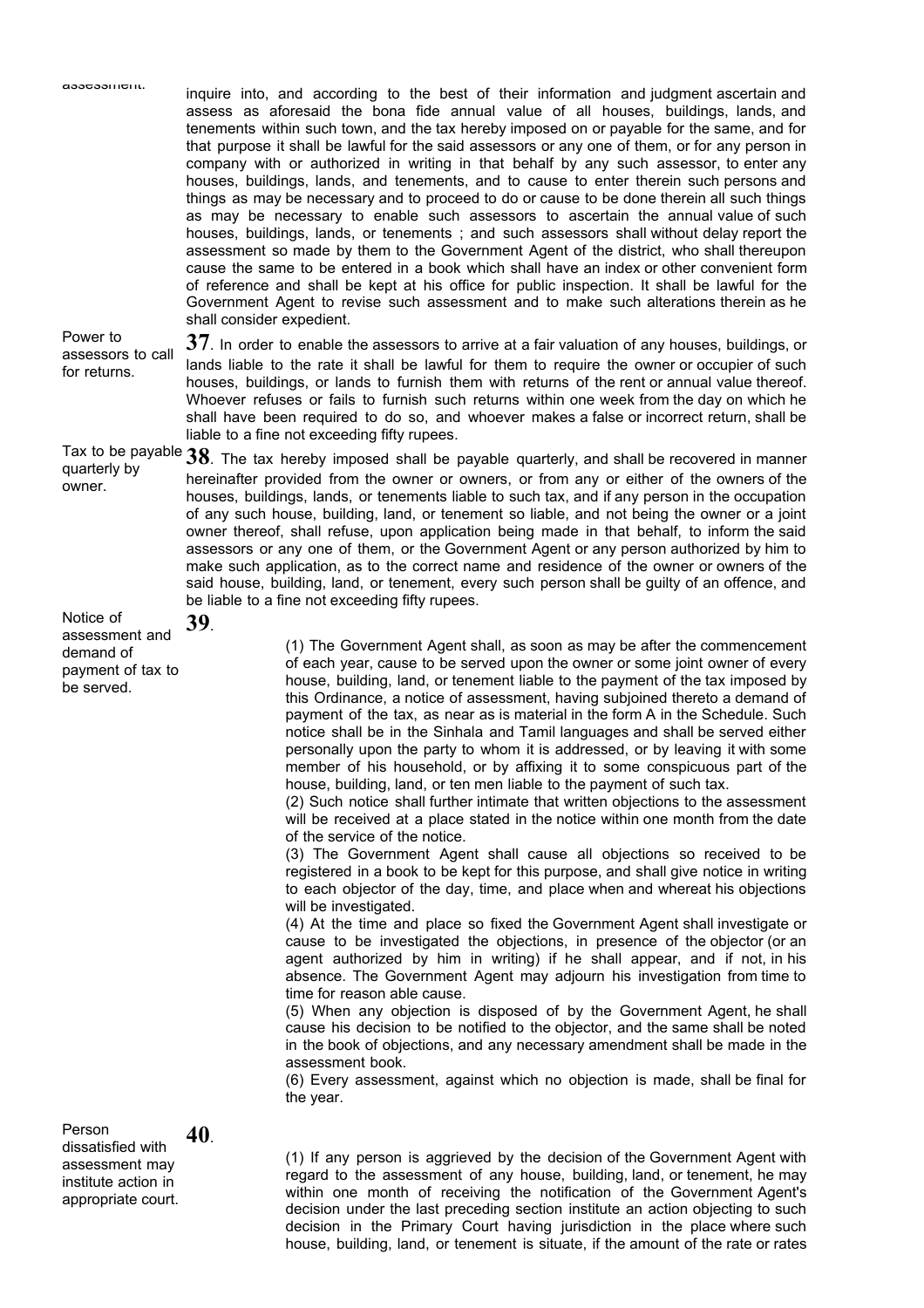on the annual value of such house, building, land, or tenement does not exceed three hundred rupees, and in the District Court having such jurisdiction where such amount exceeds the sum of three hundred rupees.

(2) Upon the trial of any action under this section, the plaintiff shall not be allowed to adduce evidence of any ground of objection which is not stated in his written objection to the Government Agent, except with the leave of the court and on such terms as to costs as the court may determine.

(3) Every such court shall hear and determine such action according to the procedure prescribed for such court by the law for the time being in force regulating the hearing and determination of actions brought in such court, and the decision of such court shall in all cases be subject to appeal to the Court of Appeal.

(4) Every such appeal shall be governed by the provisions of Chapter LVIII of the Civil Procedure Code, or by any enactment hereafter enacted, regulating the making of appeals to the Court of Appeal from any judgment, decree, or order of Primary Courts or District Courts.

(5) Neither the institution of such action nor any appeal therein shall stay the levying of the whole or any part of such rate or rates, and the excess, if any, collected shall be returned according to the decision of such Primary Court or District Court if there be no appeal, or of the Court of Appeal in case of appeal.

Proceedings if tax 41. If any person shall not pay the tax due by him under this Ordinance as soon as the same<br>not duly paid. is due, either into the office of the Government Agent or to some collector authorized by the Government Agent, by writing under his hand, to collect and receive the same upon demand made by such collector, it shall be lawful for the Government Agent, and he is hereby thereunto authorized and required, for non-payment of such tax to seize any property whatsoever belonging to the person by whom such tax is due, where so ever the same may be found within the district of such Government Agent, and also to seize any movable property, to whomsoever the same may belong, which shall be found in or upon any house, building, land, or tenement for which such tax shall be due ; and if the amount due on account of such tax, together with the costs and charges payable by virtue of section 50, shall not be sooner paid or tendered to such Government Agent, to sell the property so seized by public auction at any time not less than ten nor more than thirty days from the time of such seizure. It shall be lawful for the Government Agent or any Assistant Government Agent to authorize any person specially in writing to seize and sell property as herein provided for.

Property may not be seized for arrears of tax beyond two quarters except in certain cases.

Order to be observed in property for recovery of tax. Movables of defaulter wherever person in the premises for which tax is due may be seized and sold.

**42**. It shall not be lawful for the Government Agent to seize any movable property which may be found in or upon any house, building, land, or tenement in respect of which such tax shall be due, for any arrears of tax due beyond two quarters next preceding such seizure, unless such movable property shall belong to any person who was the owner or a joint owner of the said house, building, land, or tenement at the time the arrears beyond such two quarters accrued and became due ; or unless such movable property shall belong to any person who shall have occupied the said house, building, land, or tenement at the time when the said last-mentioned arrears accrued and became due.

seizing and selling default in the payment of the said tax it shall be the duty of the officer authorized by this<br>seizing and selling ordinary as the said sell the approach to also and the order presenting directions 44.45 **43**. Whenever it shall be necessary to seize and sell the property of any person making Ordinance to seize and sell the property to observe the order prescribed in sections 44, 45, 46 and 47 in carrying out such seizure and sale.

found, and of any the opinion of the officer seizing and selling the property to cover the amount of the tax **44**. The movable property of the defaulter, where so ever the same may be found, sufficient due and the charges incurred in the recovery of the same may be seized and sold :

> Property of others may not be seized for arrears of tax beyond two quarters. Exceptions. Provided that any movable property, to whomsoever the same may belong, which shall be found in or upon any house, building, land, or tenement for which such tax shall be due, may be seized and sold. But it shall not be lawful to seize any movable property which may be found in or upon any house, building, land, or tenement in respect of which such tax shall be due, for any arrears of tax due beyond two quarters next preceding such seizure, unless such movable property shall belong to any person who was the owner or a joint owner of the said house, building, land, or tenement at the time the arrears beyond such two quarters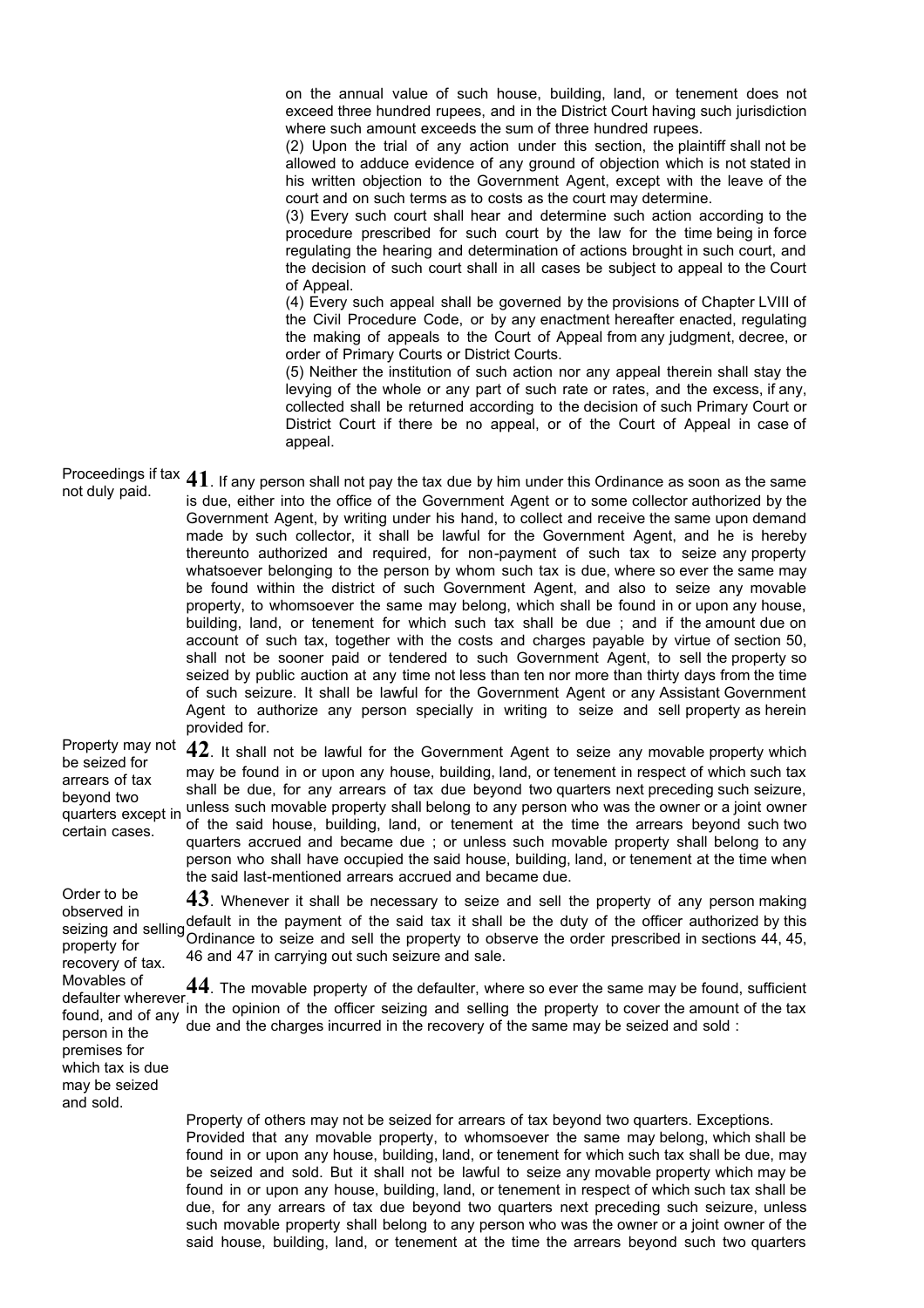accrued and became due; or unless such movable property shall belong to any person who shall have occupied the said house, building, land, or tenement at the time when the said last-mentioned arrears accrued and became due. Sale of rents and Sale of rents and **45**. Failing such movable property, may be seized and sold the rents and profits of the profits. house, building, land, or tenement for which such tax shall be due, for a term sufficient, in the opinion of the officer seizing and selling the property, to cover the amount of the tax due and the charges incurred in the recovery of the same. Sale of building materials and timber. **46**. Failing such rents and profits, may be seized and sold the materials of any house or building standing on the land for which such tax shall be due, and the timber growing thereon, sufficient, in the opinion of the officer seizing and selling the property, to cover such tax and the charges as aforesaid. And the purchaser of such materials or timber shall be entitled to pull down or cut and remove the same within the time allowed him for that purpose by the officer carrying out such seizure and sale. Sale of premises on which tax is due or a portion thereof. **47**. Failing such building materials and timber, may be seized and sold the house, building, land, or tenement for which such tax shall be due ; or, if a portion thereof, sufficient to cover such tax and the charges as aforesaid, can, in the opinion of the officer seizing and selling the property, be conveniently separated from the rest, such portion only. Officers not liable for failure to observe order of seizure and sale. **48**. No officer shall be liable in damages by reason of his not duly observing such order, unless the person claiming such damages shall establish to the satisfaction of the court that the defaulter, or some person on his behalf, pointed out to such officer, at the time he was making the seizure of such defaulter's property, free and unclaimed property sufficient to cover the amount of the tax or commutation, and charges as aforesaid, which was liable to seizure, in the first instance, according to the order hereby established, but which such officer nevertheless failed to seize. Property seized<br>may be removed may be removed or a person placed for safe custody, pending the sale thereof, to such place as he may think fit; and in case of or a person placed the series of inner such a person of inner such a person of inner such a person of the ser in possession. **49**. Any movable property seized as aforesaid may be removed by the Government Agent the seizure of immovable property, or of any property which cannot be conveniently removed, such Government Agent may place and keep a person in possession thereof pending such sale, Costs of seizure, &c. **50**. It shall be lawful for the Government Agent to demand, take, and receive from the person by whom the tax is due, or from the owner or any joint owner of any property which may be lawfully seized for non-payment of such tax, the several sums of money mentioned in the following table; that is to say : Table of Charges incurred in the Recovery of Tax (a) for cost of proceeding to the house or land of the party in default, in order to seize property, a charge not exceeding four cents for every fifty cents of tax due; (b) for removal of the goods seized, in case such removal takes place, a charge not exceeding four cents for every fifty cents of tax due ; (c) for keeping the same in safe custody in case of such detention, a charge not exceeding four cents per day; (d) for keeping a person in possession in case of a seizure of immovable property, or if the goods seized are not removed, a charge not exceeding fifty cents per day ; (e) for the expenses of sale, where any takes place, a charge not exceeding twenty- four cents on every ten rupees of the net produce of the sale. Houses may be broken open, &c. **51**. It shall be lawful for the Government Agent to break open or cause to be broken open, in the daytime, any house or building, for the purpose of seizing property in pursuance of this Ordinance. Tenant paying tax Tenant paying tax 52. It shall be lawful for the occupant of any house, building, land, or tenement, not being<br>to avoid seizure of the summary stight summar there of whose game at the linear house as in the of measing sout his property may deduct it from his rent. the owner or joint owner thereof, whose property shall have been seized as aforesaid, or who, to avoid such seizure, or after seizure to avoid a sale of such property, shall have paid the amount of tax due in respect of such house, building, land, or tenement, and the costs demandable by virtue of this Ordinance, to deduct the amount paid by him from the first payment of rent due by him on account of the said house, building, land, or tenement to the owner or owners thereof, and the receipt of the Government Agent for the amount so paid shall be deemed an acquaintance in full for the like amount of rent: Provided always that nothing herein contained shall authorize any such deduction from his rent by any occupant who, by the terms of his lease or other agreement, was himself bound and liable to pay such tax.

53. In the event of a sale of property seized, the Government Agent shall, after deducting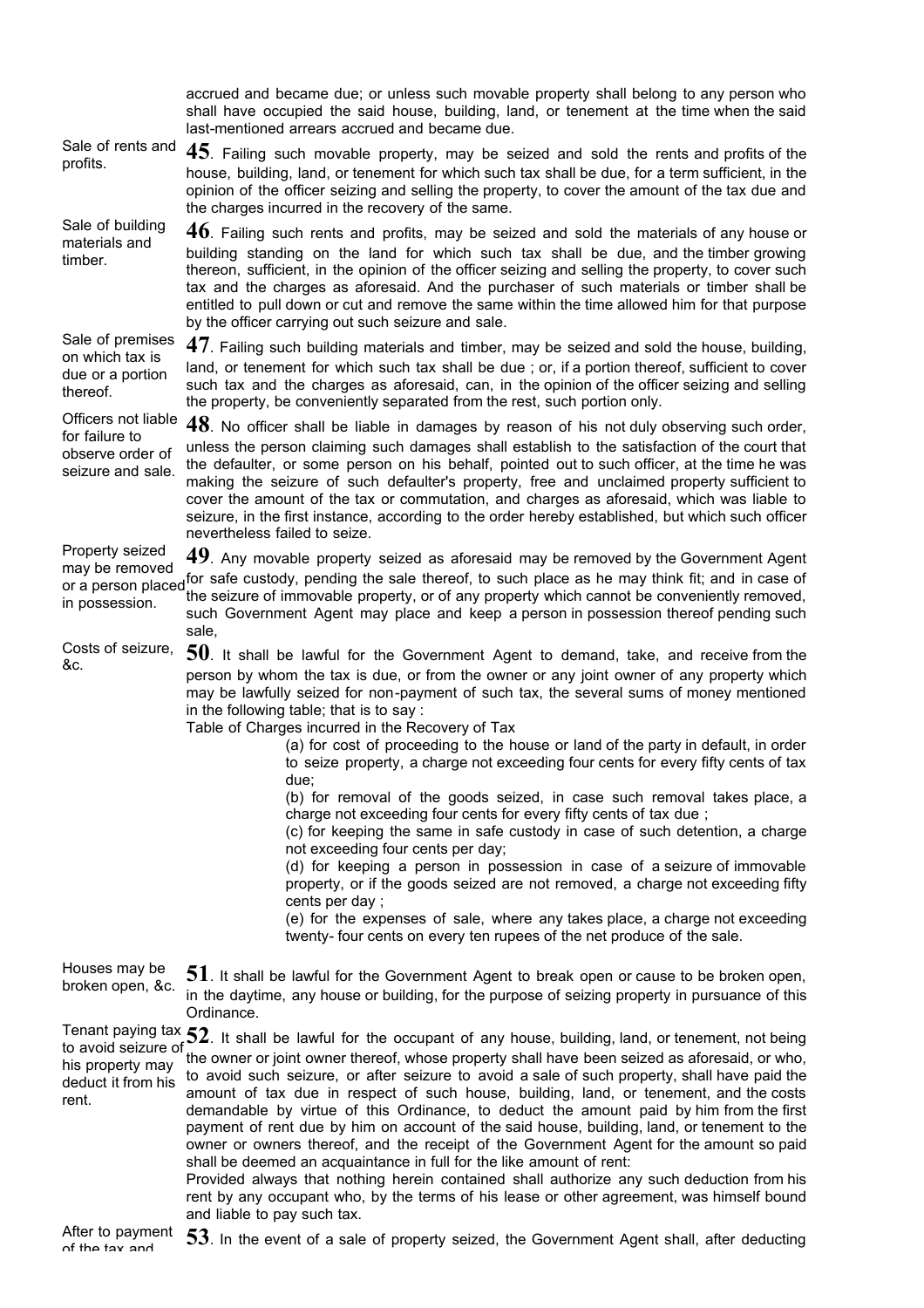of the tax and charges, over plus the amount due on account of such tax, and also the costs and charges payable by virtue of the charges over plus the cost of the cost of the cost of the cost of the cost of the cost of the cost of the co accruing from sale section 50 (which said costs and charges the Government Agent is hereby authorized to accruing from sale be restored to the said retain), restore the over plus arising from such sale, if any there be, to the owner or to some<br>be restored to the said armor of the present sold and the Ocumunist Appel and the linear explication i owner of the property. joint owner of the property sold; and the Government Agent shall, upon application in that behalf, grant a receipt for the amount of the tax recovered, and of such costs and charges, to the owner or joint owner of such property.

Certificate of sale. **54**. If land or other immovable property be sold for non-payment of tax, a certificate substantially in form B in the Schedule, signed by the Government Agent, shall be sufficient to vest the property in the purchaser, any law or custom to the contrary notwithstanding. Such certificate shall be liable to the stamp duty fixed on conveyances of immovable property, and to any registration or other charges authorized by law, such duty and charges being payable by the purchaser.

## POLICE RULES

The Inspector-General of Police may-make rules for police.

**55**. The Inspector-General of Police may from time to time, subject always to the approbation of the said Minister, frame orders and regulations for the observance of the police officers who shall be placed under his control as aforesaid, and also for the general government of such persons, as to their places of residence, classification, rank, and particular services, as well as their distribution and inspection, and all such orders and regulations relative to the said police force as he may deem expedient for preventing neglect or abuse, and for rendering such force efficient in the discharge of its duties ; and every police officer who shall neglect or violate any such orders or regulations, or any duty imposed upon him by this or any other enactment, shall be guilty of an offence, and be liable to any fine not exceeding fifty rupees (which fine or any part thereof may be deducted from any salary then or at any time thereafter due to such offender), or to imprisonment with or without hard labour for any period not exceeding one month.

# DUTIES AND LIABILITIES OF POLICE OFFICERS

Duties of police Duties of police 56. Every police officer shall for all purposes in this Ordinance contained be considered to officers. be always on duty, and shall have the powers of a police officer in every part of Sri Lanka, It shall be his duty

(a) to use his best endeavours and ability to prevent all crimes, offences, and public nuisances ;

- (b) to preserve the peace ;
- (c) to apprehend disorderly and suspicious characters ;
- (d) to detect and bring offenders to justice ;
- (e) to collect and communicate intelligence affecting the public peace ; and

(f) promptly to obey and execute all orders and warrants lawfully issued and directed to him by any competent authority.

| Police officers to<br>have authority to<br>execute warrants<br>in all parts of Sri<br>Lanka. | $57$ . Every police officer to whom any description of warrant shall have been addressed for<br>execution is hereby authorized and empowered to execute any such warrant in any and<br>every part of Sri Lanka as well as in any town, rural district, or place other than large towns or<br>rural districts, in which a police force shall under the provisions of this Ordinance have been<br>established, anything in this Ordinance to the contrary notwithstanding:<br>Provided, however, that nothing in this section shall justify any police officer executing any<br>warrant or process illegally issued or entrusted to him for service, or shall relieve him from<br>any penalty or liability incurred in respect of the execution of any warrant improperly or<br>illegally issued, or in respect of any neglect of duty or abuse of the powers hereby conferred. |
|----------------------------------------------------------------------------------------------|-------------------------------------------------------------------------------------------------------------------------------------------------------------------------------------------------------------------------------------------------------------------------------------------------------------------------------------------------------------------------------------------------------------------------------------------------------------------------------------------------------------------------------------------------------------------------------------------------------------------------------------------------------------------------------------------------------------------------------------------------------------------------------------------------------------------------------------------------------------------------------|
| Police officers to<br>act in ports of Sri<br>Lanka.                                          | $58$ . Every police officer empowered to act as such within any town or place adjacent to any<br>port shall within such port have all such powers, protections, and privileges, and be liable to<br>all such duties and responsibilities as by law he has and is liable to within such town or<br>place.                                                                                                                                                                                                                                                                                                                                                                                                                                                                                                                                                                      |
| Minister may<br>make rules.                                                                  | 59. It shall be lawful for the Minister, from time to time to make, and when made to revoke,<br>alter, or amend rules<br>(a) for regulating the number, distribution, and particular service of the several<br>officers who shall be on duty in any port, and the number and description of<br>boats to be provided for their service;<br>(b) for determining at what times and in what rotation the police boats shall be<br>employed in rowing guard in the said port;<br>(c) for promoting the general efficiency of the police within the said port, and<br>for preventing neglect or abuse in the discharge of their duties.                                                                                                                                                                                                                                             |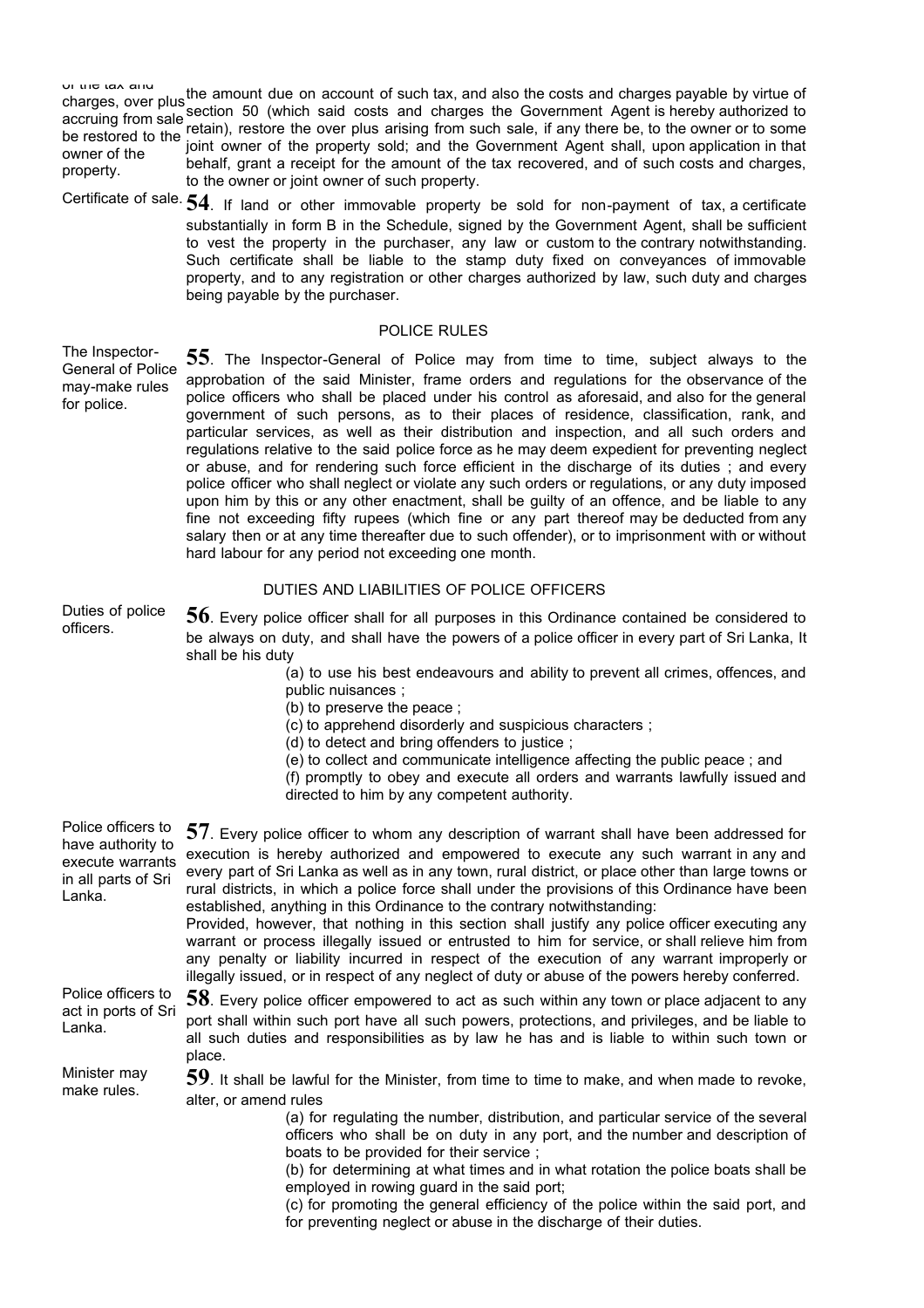| Police officers to<br>obey lawful orders<br>of Ports Authority<br>and customs<br>officer. |                                                                                                                                                                                                                                                                                                                                                                                                                                                                                   | $60$ . Every police officer, when acting as such within any port, shall obey and execute any<br>lawful order which may be issued to him by the (See Section 86(2) of the Sri Lanka Ports<br>Authority Act, No. 51 of 1979.)Ports Authority or the principal officer of customs of such port<br>in all matters relating thereto, and to offences and offenders therein. |  |
|-------------------------------------------------------------------------------------------|-----------------------------------------------------------------------------------------------------------------------------------------------------------------------------------------------------------------------------------------------------------------------------------------------------------------------------------------------------------------------------------------------------------------------------------------------------------------------------------|------------------------------------------------------------------------------------------------------------------------------------------------------------------------------------------------------------------------------------------------------------------------------------------------------------------------------------------------------------------------|--|
| Penalties.                                                                                |                                                                                                                                                                                                                                                                                                                                                                                                                                                                                   | $61$ . Any police officer committing a breach of any rule made under section 59, or refusing to<br>obey or execute any lawful order issued to him under section 60, shall be guilty of an<br>offence, and shall be liable to a fine not exceeding fifty rupees, or to simple imprisonment for<br>a term not exceeding three months.                                    |  |
| Meaning of "port".                                                                        | $62$ . In sections 58, 59 and 60, unless the context otherwise requires<br>"port" includes all harbours, roadsteads, and places of anchorage in Sri Lanka; and where<br>the limits of any port have been or may hereafter be defined by the Minister under section 2<br>of the Master Attendant Ordinance(See Section 86(2) of the Sri Lanka Ports Authority Act,<br>No. 51 of 1979.), those limits shall be taken to apply to such port for the purpose of the said<br>sections. |                                                                                                                                                                                                                                                                                                                                                                        |  |
| Certain duties of<br>police officers.<br>Obstructions and<br>nuisances on<br>roads.       | 63. Any person who in any street or road, thoroughfare, or passage, within the limits of any<br>town, commits any of the following offences, shall be liable to a fine not exceeding fifty<br>rupees, or to imprisonment not exceeding three months, and it shall be lawful for any police<br>officer to take into custody without a warrant any person who within his view commits any<br>such offence:                                                                          |                                                                                                                                                                                                                                                                                                                                                                        |  |
|                                                                                           | Slaughtering<br>cattle, furious<br>riding, c.                                                                                                                                                                                                                                                                                                                                                                                                                                     | (a) any person who shall slaughter any cattle, or clean any carcase in the<br>streets;                                                                                                                                                                                                                                                                                 |  |
|                                                                                           |                                                                                                                                                                                                                                                                                                                                                                                                                                                                                   | (b) any person riding any cattle carelessly, recklessly, and furiously, or training<br>or breaking any horse or other cattle on or near any public road, to the danger<br>of the passers by;                                                                                                                                                                           |  |
|                                                                                           | Cruelty to<br>animals.                                                                                                                                                                                                                                                                                                                                                                                                                                                            | (c) any person who wantonly or cruelly beats, abuses, or tortures any animal;                                                                                                                                                                                                                                                                                          |  |
|                                                                                           | Obstructing<br>passengers.                                                                                                                                                                                                                                                                                                                                                                                                                                                        | (d) any person who shall keep any cattle or conveyance of any kind in any<br>road or street longer than is required for loading or unloading goods, or for<br>taking up or setting down passengers;<br>(e) any person who shall leave any cattle or conveyance in such a manner as<br>to cause inconvenience or danger to the public;                                  |  |
|                                                                                           | Exposing<br>goods on                                                                                                                                                                                                                                                                                                                                                                                                                                                              | (f) any person exposing any article or thing on the roads or streets, and which<br>may obstruct passengers or frighten horses;                                                                                                                                                                                                                                         |  |
|                                                                                           | roads.<br>Throwing dirt<br>into street.                                                                                                                                                                                                                                                                                                                                                                                                                                           | (g) any person who throws or lays down any dirt, filth, rubbish, or any stones or<br>building materials;<br>(h) any person who constructs any cow sheds, stable, or the like, within the<br>bounds of any thoroughfare;<br>(i) any person who causes any offensive matter to run from any house,<br>factory, dung heap, or the like, into the street;                  |  |
|                                                                                           | Indecent<br>exposure of                                                                                                                                                                                                                                                                                                                                                                                                                                                           | (j) any person who wilfully and indecently exposes his person or any offensive<br>deformity or disease;                                                                                                                                                                                                                                                                |  |
|                                                                                           | person.                                                                                                                                                                                                                                                                                                                                                                                                                                                                           | (k) any person who commits nuisance<br>(i) by easing himself in or by the side of or near any public street<br>or thoroughfare; or<br>(ii) by bathing or washing in any place not set apart for that<br>purpose;                                                                                                                                                       |  |
|                                                                                           | Neglect to<br>protect<br>dangerous<br>places.<br>Driving cart, c,                                                                                                                                                                                                                                                                                                                                                                                                                 | (I) any person who neglects to fence in or duly to protect any well, tank, or<br>other dangerous place or structure;<br>(m) any person who drives or leads any conveyance or cart after dark and                                                                                                                                                                       |  |
|                                                                                           | without<br>lanterns.                                                                                                                                                                                                                                                                                                                                                                                                                                                              | before daylight without lighted lanterns.                                                                                                                                                                                                                                                                                                                              |  |
| Power of police to 64.<br>seize straying                                                  |                                                                                                                                                                                                                                                                                                                                                                                                                                                                                   | (1) It shall be lawful for any police officer to seize any ox, horse, sheep, goat,                                                                                                                                                                                                                                                                                     |  |
| cattle, &c.                                                                               |                                                                                                                                                                                                                                                                                                                                                                                                                                                                                   | or other animal which he may find tied, tethered, straying, improperly driven,<br>or tended upon any thoroughfare, or upon any line of railway, or upon any land<br>appertaining thereto, or to cause the same to be seized, unless such animal                                                                                                                        |  |

shall belong to any cart to which it is tied or tethered whilst the same is being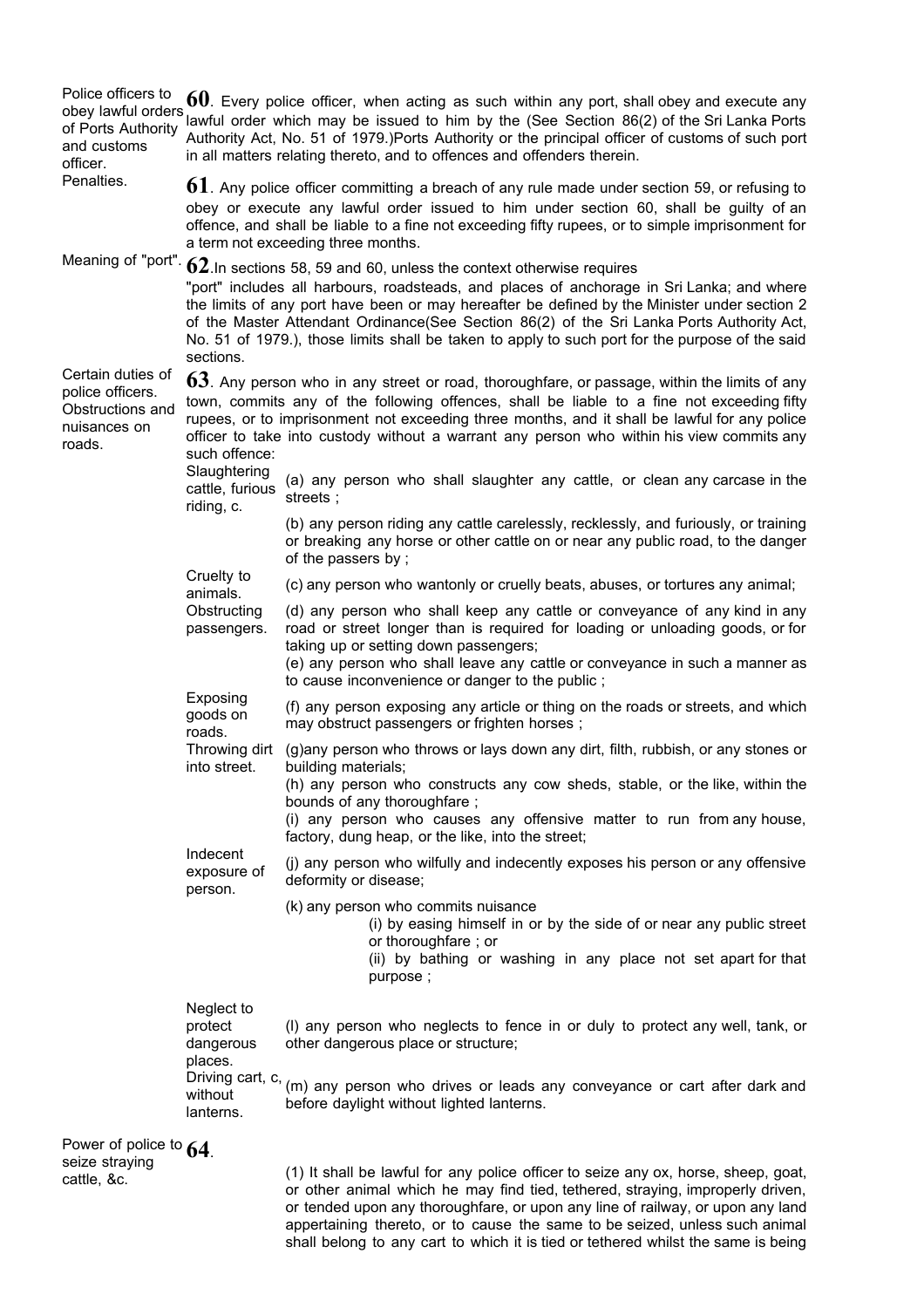loaded or unloaded.

(2) Every such animal seized as aforesaid shall be delivered into the custody of an officer of police in charge of the nearest police station, and every such officer receiving such animal shall forthwith report such seizure to the proper Magistrate's Court, and such court shall, if at the time of such report no claim be made to such animal, direct the officer to take the necessary steps for the safe custody and maintenance of such animal, and to publish such seizure by affixing a notice thereof in some conspicuous place at the police station and at the Magistrate's Court to which such seizure was reported.

[2, 50 of 1954] (3) No such animal seized as aforesaid shall be delivered to the owner thereof [[ 2, 36 of 1945] except upon payment into such court of the sum of one rupee, any part of which the Magistrate may direct to be paid to the Police Reward Fund, and of a further sum not exceeding thirty cents for each day or part thereof during which the animal shall have been in the custody of and maintained by the officer to whom it was entrusted, for the use of such officer ; and if no person shall claim such animal or pay such dues as aforesaid within seven days after the order of the Magistrate's Court for safe custody and maintenance of such animal as aforesaid, the police officer to whom the animal was entrusted shall sell it by public auction, and after payment to himself of a sum calculated at the rate aforesaid for the custody and maintenance of the animal, shall pay the balance, if any, to the Magistrate's Court, and the Magistrate may make such order with regard to such sum as he may think fit.

Persons arrested 65. Every person taken into custody by any police officer without warrant (except persons without warrant to which warrant to detained for the mere purpose of ascertaining their name and residence) shall forthwith be between the second part of the second part of the second part of the second part of the second part of the second station until brought before Magistrate or bailed. delivered into the custody of the officer in charge of a station in order that such person may be secured until he can be brought before a Magistrate to be dealt with according to law, or may give bail for his appearance before a Magistrate, if the officer in charge shall deem it prudent to take bail as hereinafter mentioned:

> Provided always that where bail is not taken, the prisoner shall be brought before a Magistrate within twenty-four hours, unless circumstances render delay unavoidable.

> **66**. It shall be lawful for any officer in charge of a station to bind by recognizance any person to appear as prosecutor or as a witness before the Magistrate by whom any grave-charge is being or is about to be investigated ; and if any such prosecutor or witness shall refuse to execute such recognizance, it shall be competent to such officer to forward the person in custody to the proper court.

recognizance. **67**. Every recognizance so taken shall be without fee or reward, and shall be conditioned for the appearance of the person thereby bound before any Magistrate at such time and place as may be required, and the time and place of appearance, and the sum thereby acknowledged, not exceeding one thousand rupees, shall be specified in the said recognizance, or in the condition thereof; and the officer taking the recognizance shall return the same forthwith to the Magistrate before whom the party is bound to appear.

Police officer may enter drinking shops, &c, without a warrant. **68**. It shall be lawful for any police officer without a warrant to enter and inspect all drinking shops, gaming houses, and other resorts of loose and disorderly characters, all premises of persons suspected of receiving stolen property, any locality, vessel, boat, or conveyance in any part whereof he shall have just cause to believe that crime has been or is about to be committed, or which he reasonably suspects to contain stolen property, and then and there to take all necessary measures for the effectual prevention and detection of crime, and to take charge of all property reasonably suspected to have been stolen, and of all articles or things which may serve as evidence of the crime supposed to have been committed, and to take charge of all unclaimed property.

Penalty on persons found drunk and incapable.

**69**.

Officer in charge of police station may take recognizance for appearance of prosecutor or witness.

Condition of

(1) Every person found drunk and incapable of taking care of himself in any thoroughfare or public place, whether a building or not, or on any licensed premises or tavern, and any person who shall be guilty of violent, quarrelsome, noisy, disorderly, or riotous conduct in or about such premises or tavern, shall be liable to a fine not exceeding five rupees, and on second conviction within a period of twelve months shall be liable to a fine not exceeding ten rupees, and on a third or subsequent conviction within such period of twelve months be liable to a fine not exceeding twenty rupees. (2) Every person who in any thoroughfare or other public place, whether a building or not, is guilty while drunk of riotous or disorderly behaviour, or who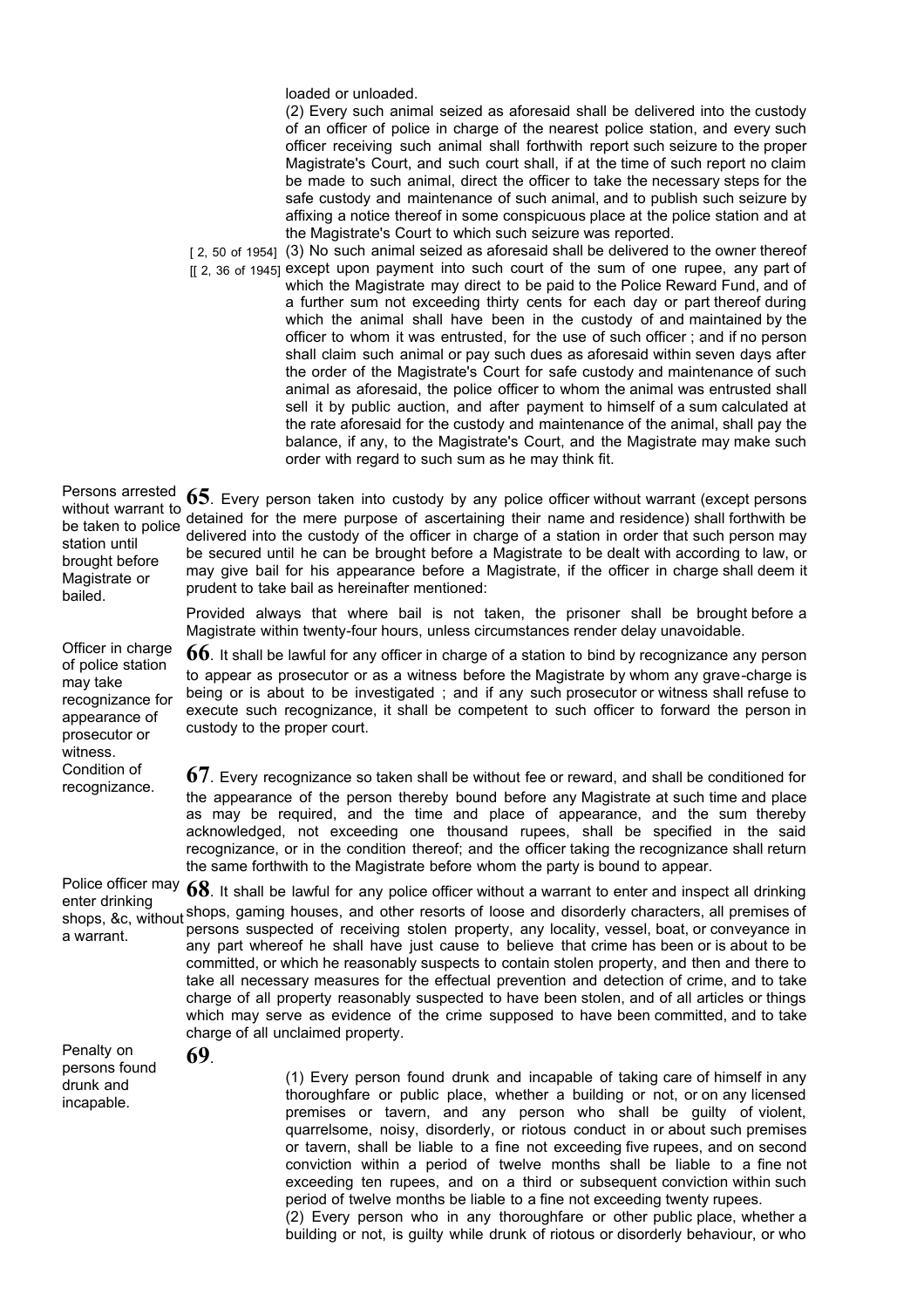is drunk while in charge on any thoroughfare or other public place of any vehicle, horse, or cattle, or who is drunk when in possession of any loaded firearms, may be apprehended without a warrant, and kept in custody until he gets sober, and shall be liable, in addition, to a fine not exceeding twenty rupees, or to simple or rigorous imprisonment for any term not exceeding one month.

(3) Every police officer on the demand of the keeper of a tavern or other licensed premises, or of his agent or servant, shall expel or assist in expelling from such premises any person who is a habitual drunkard, or drunken, violent, quarrelsome, or disorderly, and any person whose presence on the premises would subject the keeper thereof to a penalty, and may use such force as may be required for that purpose.

(4) Where a fine is imposed under, this section on the prosecution of a police officer, the court may direct that a portion not exceeding one-half of the fine actually recovered shall be paid into the Police Reward Fund.

[ 4, 50 of 1954] [ 4, 50 of 1954] Police officer not to receive complaints of petty offences. **70**. No police officer shall receive any complaint of any petty offence, or take into his custody any person brought to him accused of such petty offences as trespass, assault, quarrelling, or the like ; and it shall be lawful for any police officer to refuse to receive and act upon any charge of an offence of a grave character, if he shall, on inquiry made of the complainant alone, see good grounds for doubting its truth : Provided always that if the charge be not of such a nature as under ordinary circumstances would justify the police officer in refusing to receive it, the particular reasons for refusing it are to be recorded by such officer at the time. Police officers may lay information, &c. **71**. It shall be lawful for any police officer to lay any information before any Magistrate, and to apply for summons, warrant, search warrant, or such other legal process as may by law issue, and may be expedient under the circumstances, against any person committing an offence against any law or enactment, or against any regulation for the protection of the revenue, or against any person committing or failing to remove any public nuisance or unwarrantable obstructions, keeping a disorderly house, harboring thieves, disturbing the peace, obstructing the due course of justice, and the like ; and to prosecute such offenders up to final judgment. Court to direct payment of share of fine to Police Reward Fund. **72**. A court, before which an offender is convicted of an offence under any of the enactments specified in the Schedule to the Informers Reward Ordinance or under any of the enactments to which the provisions of section 2 of the Informers Reward Ordinance have been extended, may, in respect of any fine imposed for such offence, direct that a sum not exceeding one-half of such fine or one-half of such amount as may be actually recovered from such offender, be paid to the Police Reward Fund established under this Ordinance : Provided, however, that where the court has directed or intends to direct that any other payments be paid out of such fine, the total amount of the payments that the court shall direct to be paid out of such fine shall not exceed the aforesaid sum. Police Fund. **73**. (1) A Fund to be called the Police Reward Fund (hereinafter referred to in this section as " the Fund "), is hereby established. (2) There shall be paid into the Fund (a) all sums directed to be paid thereto by a court or a judge thereof under this Ordinance or under any other written law or by a judge in his discretion ; (b) donations by private individuals to the Fund ; and (c) prescribed payments. (3) There shall be paid out of the Fund (a) all payments given as rewards to such police officers and in accordance with such regulations, as may be prescribed ; (b) the expenses incurred in the administration of the Fund; and (c) prescribed payments. (4) The Inspector-General of Police shall be responsible for the administration of the Fund and the accounts of the Fund shall be audited annually by the Auditor-General. (5) The Minister may make regulations (a) regulating the manner in which the Fund is to be administered;

(b) in respect of matters required by this Ordinance to be prescribed ; and

(c) in respect of all matters incidental to or connected with the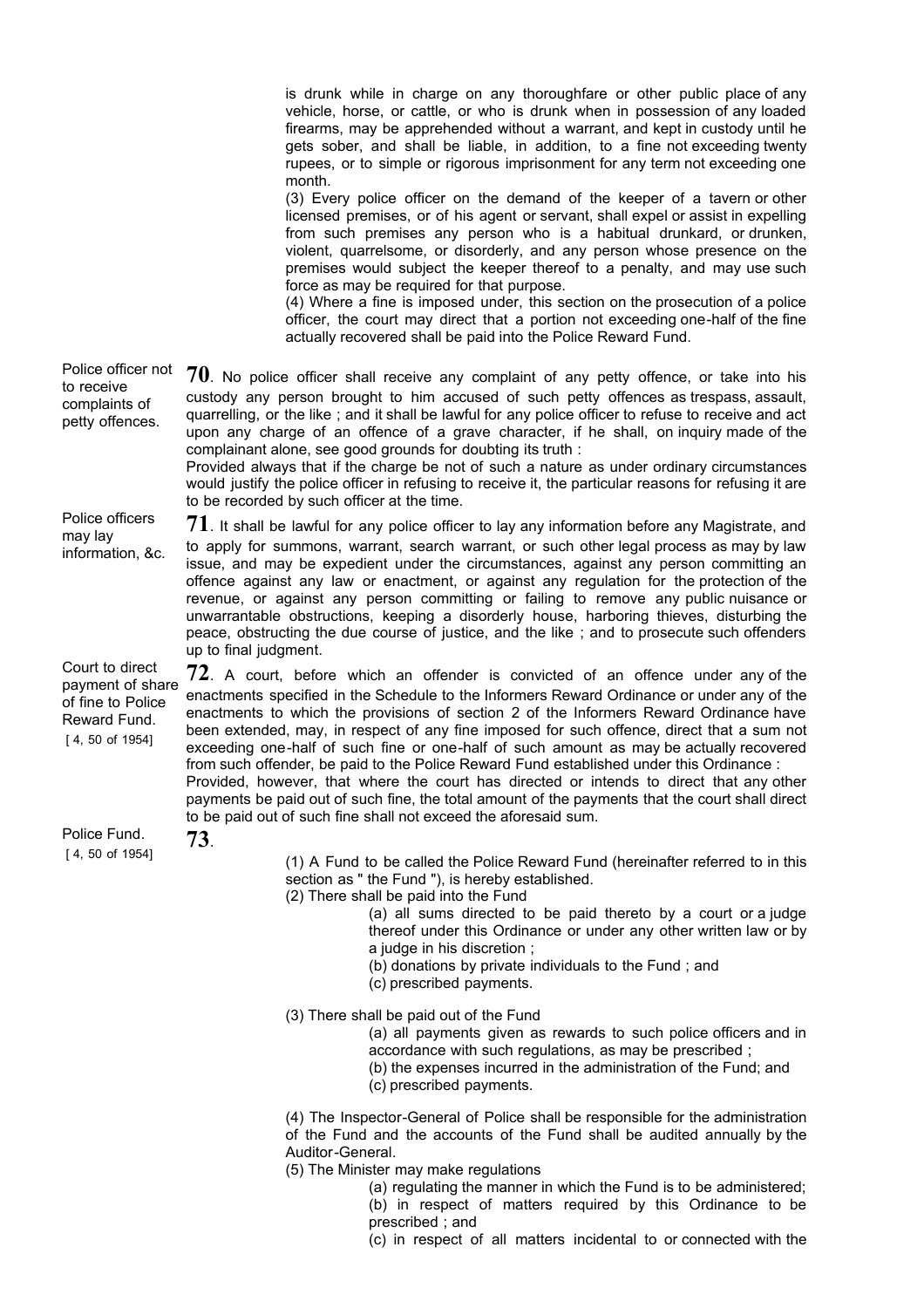[5, 50 of 1954] (7) The general fund for the reward of police officers which is in existence on [ 2, 41 of 1984] establishment and administration of the Fund. (6) No regulation made under the preceding provisions of this section shall have effect until that regulation has been approved by Parliament. Every regulation so approved shall be as valid and effectual as if it were herein enacted. the 13th day of October, 1954, shall be the Fund established for the purposes of this section. Execution of process beyond five miles. **74**. If, in the execution of process, it shall be found necessary for the officer of the police employed to serve such process to go any distance beyond five miles, the person at whose instance the process is issued shall be bound to lodge with the Magistrate at the time he applies for the process a sum sufficient to cover the officer's traveling allowances, at such rates as the Minister shall from time to time appoint. In case of fire, &c, In case of fire, &c, 75. In all cases of fire or other calamity occurring within such town and limits, police officers police of the state of the state of the state of the state of the state of the state of the state of th repair to the spot. shall repair to the place where the same has occurred for the protection of such persons and property as may be endangered thereby, and shall be authorized to call upon all persons to aid and assist them in that behalf ; and every person so called upon who shall refuse or neglect to give such aid and assistance without good and sufficient excuse shall be guilty of an offence, and liable to any fine not exceeding ten rupees. Householder to give lists of inmates when required. **76**. Every householder within such town and limits shall furnish the officer of police of his division, when required so to do by such officer under the order received to that effect from any Magistrate having jurisdiction within such town and limits, or from the Inspector-General of Police, with a list of all the inmates of his house, distinguishing the members of his family from the servants or others resident therein ; and he shall also, if it shall be so directed in the order of the Inspector-General of Police or Magistrate report any increase or diminution, or change in the same ; and he shall not, having received such notice under such order, harbour a stranger without giving such notice thereof to the principal officer of police of his division ; and every person failing in any duty imposed upon him by this clause shall be guilty of an offence, and be liable to any fine not exceeding fifty rupees. Power to give directions prohibiting or regulating processions. **77**. (1) No procession shall be taken out or held in any public place in any area, unless notice in writing of such procession has, at least six ours before the time of the commencement of such procession, been given to the officer in charge of the police station nearest to the place at which the procession is to commence: Provided that nothing in the preceding provisions of this subsection shall apply in the case of any procession of any such description as may be exempted from these provisions by Order made by the Minister and published in the Gazette. (2) Where any procession is taken out or held in contravention of the provisions of subsection (1), every person organizing that procession or doing any act in furtherance of the organization or assembling of that procession and every person taking part in any such procession, shall be guilty of an offence. (3) Notwithstanding anything in any other law, an officer of police of a rank not below the grade of Assistant Superintendent, if he considers it expedient so to do in the interests of the preservation of public order, may give directions (whether orally or in writing) prohibiting the taking out of any procession or imposing upon the person or persons organizing or taking part in the procession such conditions as appear to him to be necessary, including conditions prohibiting or restricting the display of flags, banners or emblems. (4) Any person who organizes or takes part in any procession which is prohibited by directions given under subsection (3), or otherwise acts in contravention of any such directions, shall be guilty of an offence. (5) Every person who is guilty of an offence under this section shall be liable, on conviction after summary trial before a Magistrate, to a fine not exceeding one thousand rupees, or to imprisonment of either description for a term not exceeding three years, notwithstanding that such term exceeds the term of imprisonment which a Magistrate may impose in the exercise of his ordinary jurisdiction, or to both such fine and imprisonment.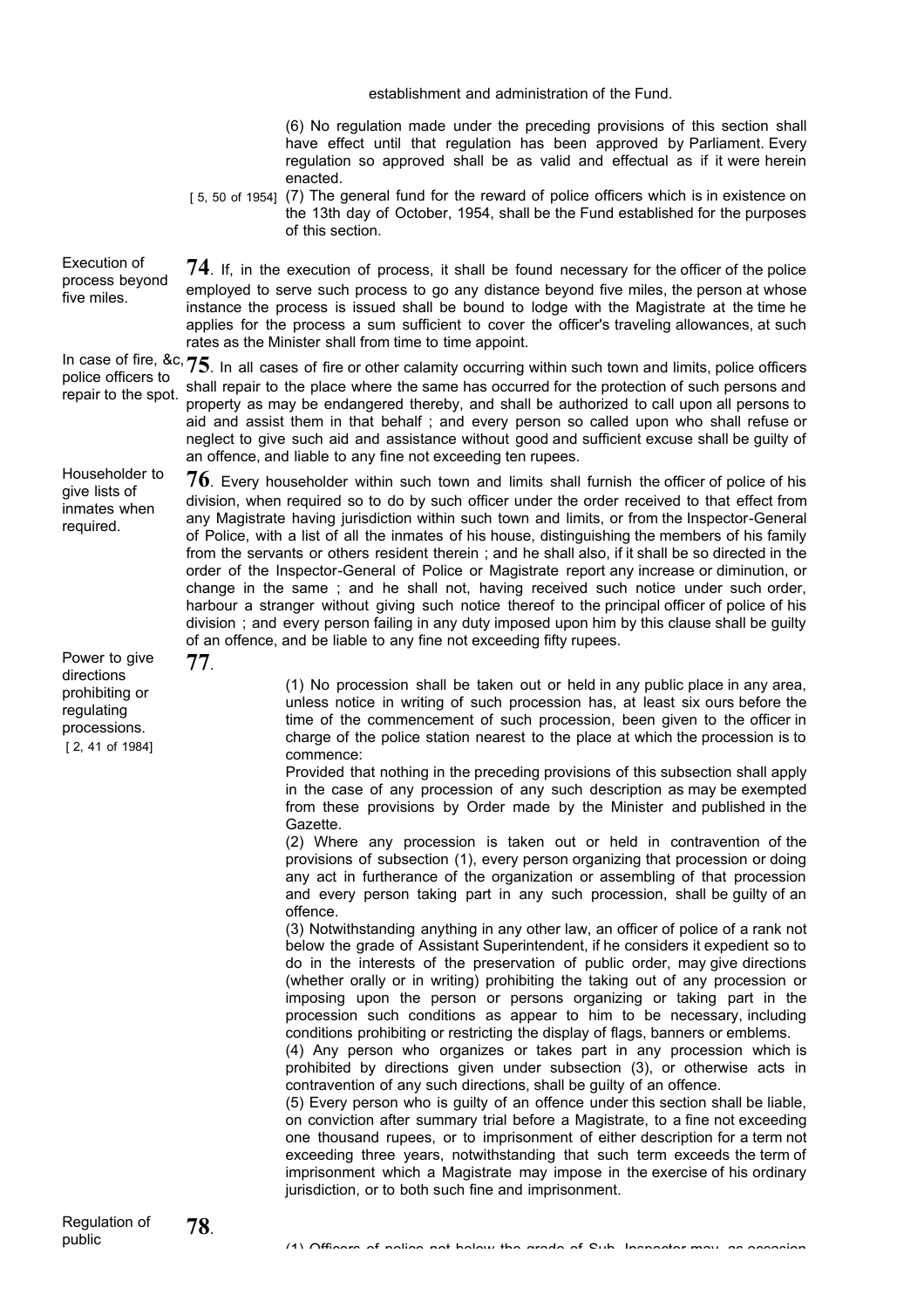processions, &c, and of carriages and persons at places of public resort.

[ 3, 22 of 1947]

Licences for use of music in streets.

[ 4, 22 of 1947] Possession of dangerous weapons at public meetings and processions, and use of words or behaviour tending to cause breach of the peace. **79**.

[ 4, 22 of 1947] Regulation of use **80**. in or near public places of instruments producing or reproducing sound.

(1) Officers of police not below the grade of Sub- Inspector may, as occasion requires, direct the conduct of all assemblies and processions in any public place, prescribe the routes by which and the times at which such processions may pass, and direct all crowds of twelve or more persons to disperse when they have reason to apprehend any breach of the peace. All officers of police shall keep order in all public places, and prevent obstructions on the occasions of such assemblies and processions, and in the neighborhood of places of worship during the time of public worship, and in any case when the roads, streets, or thorough- fares, or landing places, may be thronged, or may be liable to be obstructed. They may also regulate the use of music in the streets, when the same shall be allowed.

(2) Every person opposing or not obeying the orders so given as aforesaid, or violating the conditions of any licence granted by such Superintendent or other officers for the use of such music, or for the assembling of any such body of persons, shall be liable to a fine not exceeding two hundred rupees :

Provided always that nothing in this section contained shall be deemed to interfere with the general control of the Magistrate over such matters.

(1) Notwithstanding anything in any other law, any person who, while present at any public meeting or on the occasion of any procession, has with him any offensive or dangerous weapon referred to in section 315 of the Penal Code, otherwise than in pursuance of lawful authority, shall be guilty of an offence under this section.

For the purposes of this subsection, a person shall not be deemed to be acting in pursuance of lawful authority, unless he is acting in his capacity as a police officer or as a member of the armed forces or otherwise as a public officer.

(2) Any person who in any public place or at any public meeting uses threatening, abusive or insulting words or behaviour which is intended to provoke a breach of the peace or whereby a breach of the peace is likely to be occasioned, shall be guilty of an offence under this section.

(3) Any person who is guilty of an offence under this section shall, on conviction after summary trial before a Magistrate, be liable to a fine not exceeding five hundred rupees or to imprisonment of either description for a term not exceeding six months, or to both such fine and imprisonment.

(4) Every offence under this section shall be a cognizable offence within the meaning and for the purposes of the Code of Criminal Procedure Act, No. 15 1979.

(1) No person shall, unless he has been authorized so to do by a permit issued by any officer of police of a rank not below the grade of Assistant Superintendent, or otherwise than in accordance with such conditions as may be attached to such permit, use or operate or cause or permit any other person to use or operate any gramophone, loudspeaker, megaphone, amplifier or other instrument automatically, mechanically or electrically producing, reproducing or amplifying sound

(a) in any public place, or

(b) in any other place in such manner or circumstances that the sound so produced, reproduced or amplified is audible in any public place :

Provided, however, that no permit under the preceding provisions of this subsection shall be required for the use or operation within any building, not being a public place, of any gramophone or wireless receiving set reproducing any music, speech or other sound which has either been recorded or is broadcast from a wireless transmitting station, notwithstanding that the sound reproduced thereby may be audible in a public place.

(2) Any person who acts in contravention of the provisions of subsection (1) shall be guilty of an offence and shall be liable, on conviction after summary trial before a Magistrate, to a fine not exceeding two hundred rupees ; and in the case of a continuing offence to a fine not exceeding fifty rupees in respect of each day on which the offence continues.

[2, 32 of 1956] (3) Where any instrument referred to in subsection (1) is being used or operated in a public place or so as to be audible in a public place, and a police officer of a rank not below the grade of Sub-Inspector is of opinion that such sound is excessive or is otherwise likely to cause a nuisance to the public,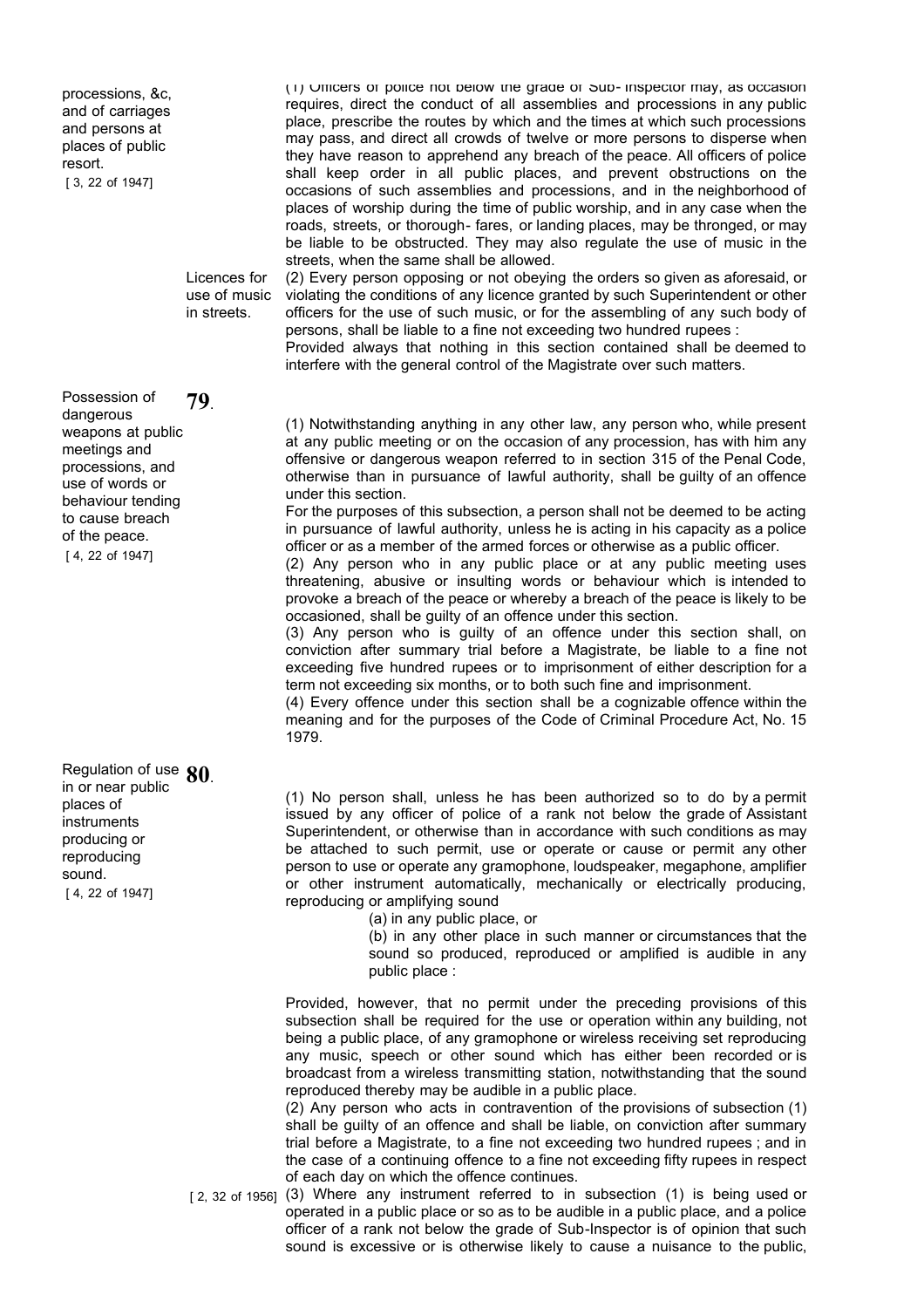such police officer may, by order (whether oral or written) addressed to the person for the time being in charge or control of the instrument, require the abatement of such sound ; and any such order may be made notwithstanding that a permit may have been granted under subsection (1) authorizing the use or operation of the instrument or that the instrument is used or operated in the circumstances mentioned in the proviso to that subsection.

[ 2,32 of 1956] (4) In any case where any order made under sub section (3) is not forthwith complied with, or where any instrument, the use or operation of which has been authorized by a permit issued under subsection (1), is used or operated in such manner or such circumstances as to contravene any of the conditions specified in the permit, any police officer of a rank not below the grade of Sub-Inspector may, by order (whether oral or written) addressed to the person for the time being in charge or control of the instrument, require him to discontinue the use or operation thereof ; and if such order is not complied with forthwith, it shall be lawful for that police officer and for any other police officer acting under his authority to seize and detain the instrument. (5) Nothing in the preceding provisions of this section shall apply to, or in relation to, the use or operation of any instrument by any police officer, or by any member of the armed forces acting in the course of his duty as such.

(6) The preceding provisions of this section shall be in addition to, and not in substitution for, the provisions of any other written law relating to the use or operation of the instruments referred to therein.

Meaning of " public meeting" public incentity<br>and " public place' place and any meeting (irrespective of the place at which it is held) which the public or any in sections 77 to **81**. For the purposes of sections 77 to 80 " public meeting" means any meeting in a public section thereof are permitted to attend, whether on payment or otherwise ;

[ 4, 22 of 1947]

80.

" public place " means any highway, public park or garden, any sea beach, and any public bridge, road, lane, footway, square, court, alley or passage, whether a thoroughfare or not; and includes any open space to which, for the time being, the public or any section thereof have or are permitted to have access, whether on payment or otherwise.

Penalties for neglect of duty, &c.

**82**. Every police officer

(a) who shall be guilty of any violation of duty or willful breach or neglect of any regulations and lawful orders of other competent authority, and not punishable under section 55; or

(b) who shall

(i) cease to perform the duties of his office without leave, or without having given two months' notice, as provided by this enactment, or

(ii) engage without authority in any employment other than his police duty ; or

(c) who shall be guilty of prevarication in any judicial trial; or

(d) who shall maliciously and without probable cause prefer any false, vexatious, or frivolous charge or information against any individual; or

(e) who shall knowingly and wilfully and with evil intent, exceed his powers ; or (f) who shall be guilty of any willful culpable neglect of duty in not bringing any person who shall be in his custody without a warrant before a magisterial officer as herein before provided ; or

(g) who shall allow any person in his custody to escape; or

twelve months' pay, or to imprisonment, with or without hard labour, not exceeding twelve

(h) who shall offer any unwarrantable personal violence to any person in his custody, shall be liable to a penalty not exceeding three months' pay, or to imprisonment, with or without hard labour, for a period not exceeding three months, or both.

Penalty for cowardice. **83**. Any police officer who shall be guilty of cowardice shall be liable to a fine not exceeding

Unlawful assumption of police function, personation of police, &c.

**84**.

months, or both.

(1) Every person not being, or having ceased to be, a duly enrolled police officer, who shall unlawfully assume any function or power belonging to the police, and who shall not forthwith deliver up all the clothing, accoutrements, and appointments, and other necessaries which may have been supplied to him in the execution of his duty ; or if any person shall wilfully injure any such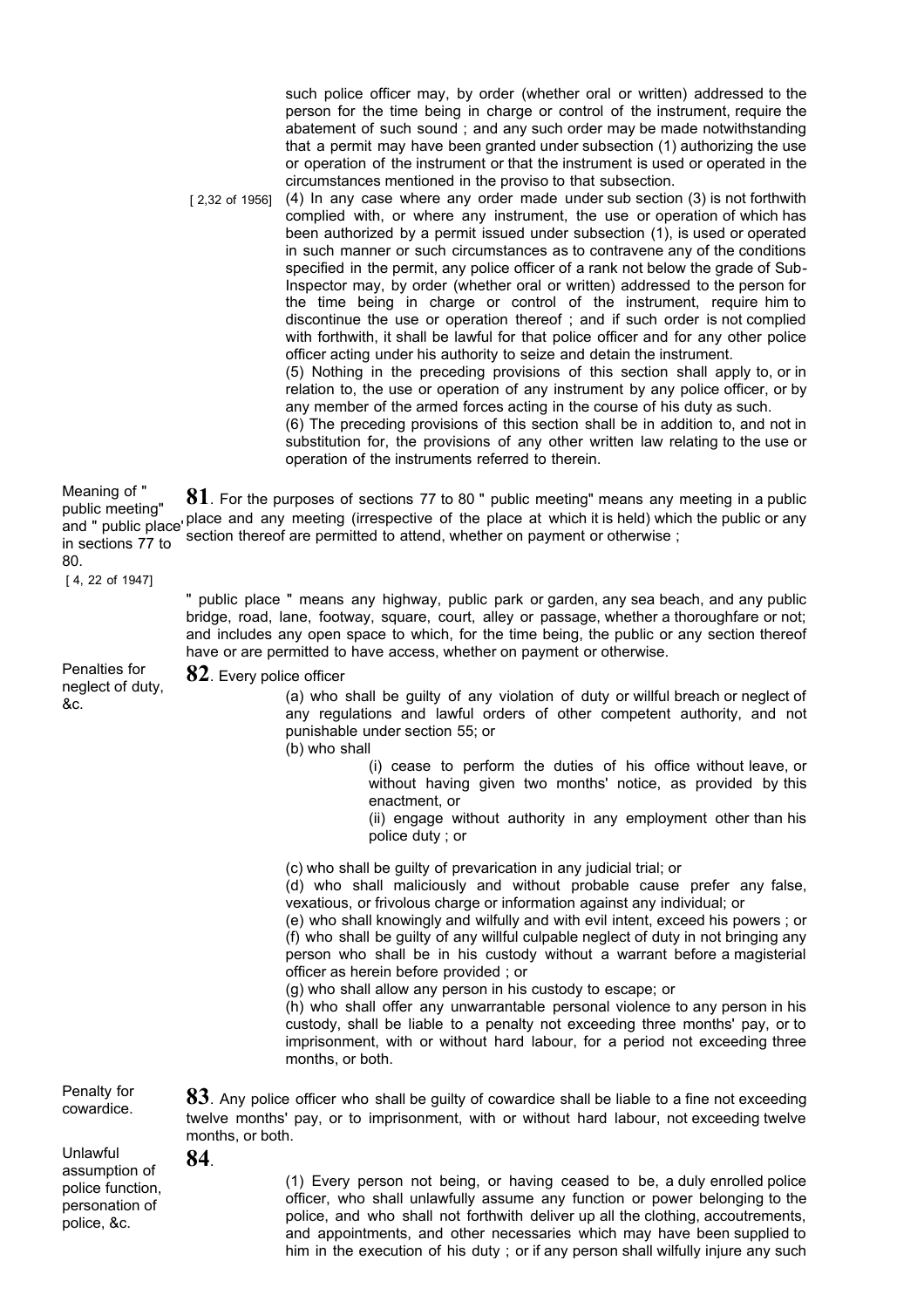him in the execution of his duty ; or if any person shall wilfully injure any such clothing or other article so as to render the same of less value ; or who shall have in his possession any distinctive article of the dress or appointment directed to be worn exclusively by the police force, without being able to account satisfactorily for his possession thereof ; or who shall put on the dress of any police officer, or any dress designed to represent it or to be taken for it; or who shall otherwise personate the character or act the part of any police officer for any purpose whatever, shall, in addition to any other punishment to which he may be liable for any offence committed under the assumed character, be liable to a fine not exceeding fifty rupees, or to imprisonment, with or without hard labour, for any period not exceeding three months, or both.

(2) For the purposes of this section an article shall be deemed to be in the possession of a person if he knowingly has it in the actual possession of any other person, or in any house, building, lodging, apartment, field, or place, open or enclosed, whether occupied by himself or not, and whether the same is so had for his own use or benefit or for the use or benefit of another.

(1) Every person who

(a) buys, exchanges, takes in pawn, detains, or receives from a police officer or any person acting on his behalf; on any pretence whatever ; or

(b) solicits or entices any police officer to sell, exchange, pawn, or give away ; or

(c) assists or acts for a police officer in selling, exchanging, pawning, or making away with,

any Government property, shall, unless he proves either

(i) that he acted in ignorance of the same being Government property or of the person with whom he dealt being or acting for a police officer, or

(ii) that the same was sold by order of the Government or some competent authority,

be liable to a fine not exceeding one hundred rupees, or to imprisonment not exceeding three months.

(2) A person found committing an offence against this section may be apprehended without a warrant, and it shall be lawful for any police officer, authorized in writing in that behalf by a Superintendent or Assistant Superintendent of Police, to search without a warrant any place where he has reasonable cause to suspect there is any property with respect to which such an offence has been committed.

**86**. It shall be lawful for any officer of police not below the grade of Sub-Inspector to give order either verbally or by notice in writing to any person causing any public nuisance mentioned in this Ordinance to abate and remove the same ; and if any person to whom such order or notice shall have been given shall refuse or neglect to comply with the same in a reasonable time, or if there be any doubt as to who is the proper person to whom such order or notice should be given, it shall be lawful for such officer to cause any such public nuisance to be forthwith abated or removed ; and for that purpose it shall be lawful for him, where necessary, to enter into or upon any house, garden, enclosure, land, or other premises, and to cause to enter therein or thereupon such persons, instruments, and things as may be necessary, and to proceed to do or cause to be done therein or thereupon all such things as may be necessary for such abatement or removal; and upon the officer certifying to the proper Magistrate the costs which have been bona fide incurred in effecting such abatement or removal, such Magistrate shall summon the party or parties on account of whose non-compliance with any such order or notice such costs were incurred to appear before him on a certain day, then and there to make payment of such costs, where it shall appear after due investigation that such costs were properly incurred ; and if such party or parties shall refuse or fail to make such payment, the Magistrate shall proceed to recover such payment in such and the same manner as he would proceed to recover any fine or penalty incurred under any sentence of the court in which he presides :

Provided always that nothing in this Ordinance contained shall be construed to limit or interfere with in any way the common law right of any individual to abate any nuisance.

**87**. When any action, prosecution, or proceeding shall be brought against any police officer for any act done by him in such capacity, it shall be lawful for him to plead that such act was

Penalty on traffic **85**. in Government property.

**Nuisances** removed and abated.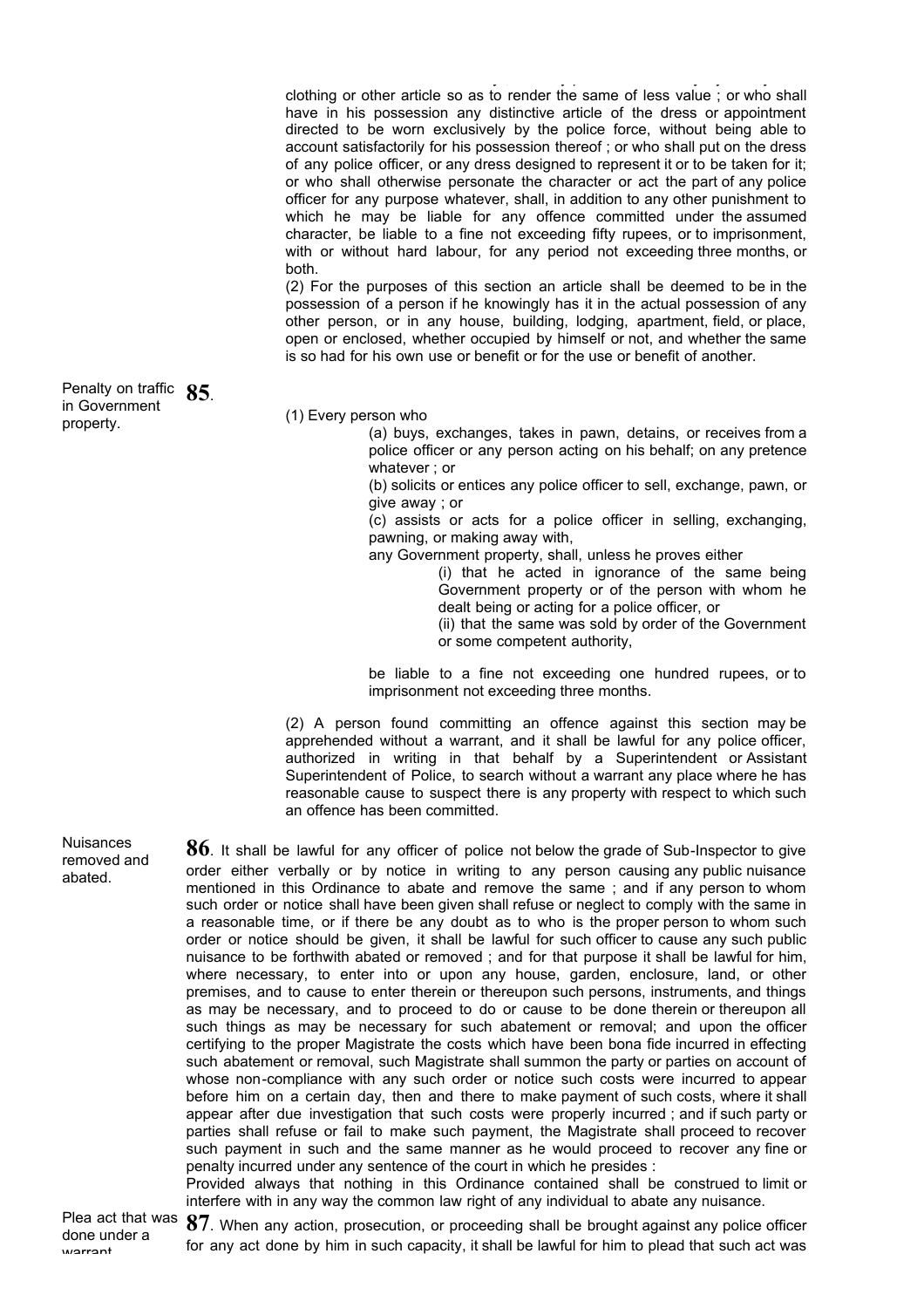| vvanant.                                                                  | done by him under the authority of warrant issued by a magisterial officer; and such plea<br>shall be proved by the production of the warrant directing the act and purporting to be signed<br>by such magisterial officer; and the defendant shall thereupon be entitled to decree in his<br>favour, notwithstanding any defect of jurisdiction in such magisterial officer, and no proof of<br>the signature of such official shall be necessary, unless the court shall see reason to doubt its<br>being genuine: Provided always that any remedy which the party may have against the<br>authority issuing such warrant shall remain entire.                                                                                                                                                                                                                                                                                      |
|---------------------------------------------------------------------------|---------------------------------------------------------------------------------------------------------------------------------------------------------------------------------------------------------------------------------------------------------------------------------------------------------------------------------------------------------------------------------------------------------------------------------------------------------------------------------------------------------------------------------------------------------------------------------------------------------------------------------------------------------------------------------------------------------------------------------------------------------------------------------------------------------------------------------------------------------------------------------------------------------------------------------------|
| Limitation of<br>action.                                                  | 88. All actions and prosecutions against any person which may be lawfully brought for<br>anything done or intended to be done under the provisions of this Ordinance, or under the<br>general police powers hereby given, shall be commenced within three months after the act<br>complained of shall have been committed, and not otherwise; and notice in writing of such<br>action and of the cause thereof shall be given to the defendant, or to the principal officer of<br>the district in which the act was committed, one month at least before the commencement of<br>the action; and no plaintiff shall recover in any such action if tender of sufficient amends<br>shall have been made before such action brought or if a sufficient sum of money shall have<br>been paid into court after such action brought, by or on behalf of the defendant.                                                                       |
|                                                                           | <b>GENERAL PROVISIONS</b>                                                                                                                                                                                                                                                                                                                                                                                                                                                                                                                                                                                                                                                                                                                                                                                                                                                                                                             |
| Wells to be<br>surrounded with<br>wall two feet high.                     | 89. All persons who shall make or cause to be made or have in rent or possess any well<br>within any town and limits, and shall not surround the same with a wall two feet at least in<br>height, and keep such wall of that height and in good and sufficient repair, shall be guilty of<br>an offence, and be liable to any fine not exceeding twenty rupees.                                                                                                                                                                                                                                                                                                                                                                                                                                                                                                                                                                       |
| in the street, &c,<br>except for loading<br>and unloading.                | No cart to remain $90$ . No cart of any description whatsoever shall be left or permitted to remain in any street,<br>way, or avenue within any town and limits upon any pretence whatever without the<br>permission of the principal officer of police, except for such time as shall be necessary for the<br>purposes only of loading or unloading, or except in such places as shall at any time be<br>appointed and notified by such officer; and any owner or person in charge of any cart so left<br>or permitted to remain as aforesaid shall be guilty of an offence, and be liable to any fine not<br>exceeding twenty rupees.                                                                                                                                                                                                                                                                                               |
| No carriage to<br>obstruct any street                                     | $91$ . In no case shall any description of carriage be permitted to obstruct the passage of any<br>street, way, or avenue, nor any two or more carriages of any description to stand abreast in<br>any street, way, or avenue within such town and limits; and the owner or person driving,<br>loading or in charge of any such carriage not removing the same immediately when ordered<br>or requested so to do by any officer of police, or by any private person, shall be guilty of an<br>offence, and be liable to any fine not exceeding twenty rupees.                                                                                                                                                                                                                                                                                                                                                                         |
| or careless riding<br>or driving.                                         | Penalty on furious $92$ . All persons who shall drive or conduct any carriage or other vehicle in a careless,<br>reckless, or violent manner, or who shall ride upon any carriage or other vehicle drawn by<br>horses, bullocks, or other cattle at a pace other than a walk unless the animal driven be so<br>harnessed and bitted as to be perfectly under the control of the driver, or some person on<br>foot able to guide and control the same, or who shall furiously ride or drive, or carelessly lead<br>or let loose, any horse, bullock, or other animal in any street, to the danger and terror of<br>passengers, or shall employ any incompetent person to drive or conduct any carriage or<br>other vehicle, or to lead any horse, shall be guilty of an offence, and be liable to a fine not<br>exceeding fifty rupees, or to imprisonment, with or without hard labour, for any period not<br>exceeding three months. |
| Elephants not to<br>pass along the<br>streets except at<br>certain times. | $93$ . No elephant shall be permitted to pass along any street, road, or thoroughfare within<br>any town and limits except between the hours of two and eight in the morning; and every<br>person riding, driving, or con ducting any elephant, or causing any elephant to be ridden,<br>driven, or conducted along any such street, road or thoroughfare, except between such hours<br>as afore said, shall be guilty of an offence, and shall be liable to a fine not exceeding fifty<br>rupees:<br>Provided always that nothing in this section contained shall apply to the employment of<br>elephants in any town or limits under a written licence granted by the Government Agent of<br>the district.                                                                                                                                                                                                                          |
| against sections<br>90, 91, 92 and 93<br>may be seized.                   | Persons offending $94$ . It shall be lawful for any person within whose view any of the offences specified in<br>sections 90, 91, 92 and 93 shall have been committed, to seize and take the party having so<br>offended to the nearest officer of police to be dealt with according to law, if such party shall<br>refuse to give to such person on demand full information respecting his name, occupation,<br>and residence; and where such offender cannot be so seized or traced, but the carriage,<br>cart, or animal in respect of which the offence in question was committed can be identified, it<br>shall be lawful for any competent court to issue a warrant for the seizure of such carriage,<br>cart, or animal, together with a summons to the owner thereof to appear before such court on<br>a certain day to be mentioned in such summons; and if such owner shall fail to attend in                               |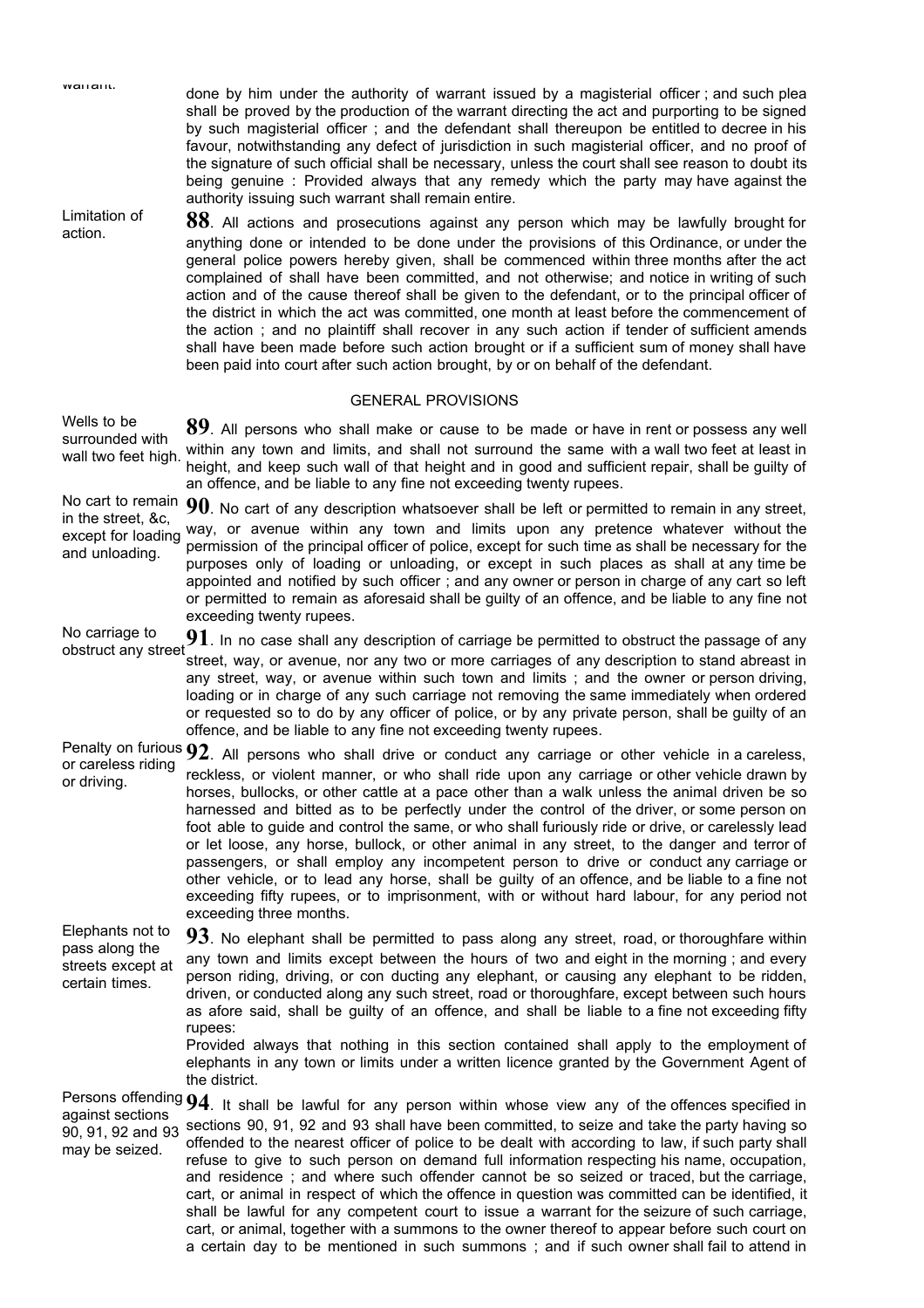pursuance thereof without good and sufficient excuse, or if attending and not being himself the offender he shall refuse to give all information in his power respecting the party by whom such offence was committed, such owner shall be guilty of an offence, and be liable to the same punishment to which the party so having offended as aforesaid would have been liable on conviction thereof.

Penalty on persons forming part of procession or assemblies carrying sword or other offensive weapons.

**95**. If any person forming part of any procession or of any assembly of more than twelve persons, except under military regulation or some regulation of police, which shall take place or be collected for some particular purpose anywhere within any town and limits, shall have about him or have placed anywhere near him so as to be capable of being used by him while forming part of such procession or of such assembly any gun, pistol, sword, creese, club, or other offensive weapon, every such person shall be guilty of an offence, and be liable to any fine not exceeding two hundred rupees, or to imprisonment at hard labour for any period not exceeding twelve months ; and every person who shall have formed part of any such procession or assembly, and who it shall be proved to the satisfaction of the court before whom he shall be brought was aware that any such offensive weapon was carried or placed near any person forming part of such procession or assembly as aforesaid, and did not give information thereof to some officer of police, shall be guilty of an offence, and be liable to any fine not exceeding one hundred rupees, or to imprisonment, with or without hard labour, for any period not exceeding six months.

Beating of tomtom, &c. forbidden.

**96**. All persons who shall at any time within any town and limits, either within or without any house or building, beat drums, or tom-toms, or have or use any other music calculated to frighten horses, or who shall make any noise in the night so as to disturb the repose of the inhabitants, or who shall at any time discharge [§2,21 of 1939] firearms, crackers, or fireworks; or release any fire balloon or other combustible or explosive contrivance or article which is likely to cause injury to person or property, except under military regulation, or unless they shall have obtained a licence from the Magistrate of the district, or from the Inspector-General of Police or Superintendent, who are hereby authorized to grant the same when it shall to them appear expedient, or who shall play at any games in or near any street, road, or thoroughfare, or fly any kite, or throw any stone or other missile, or wilfully or negligently make any noise, or do any act or thing in a manner calculated to terrify or injure any passenger, horse, or cattle, or to injure any property, shall be guilty of an offence, and be liable to any fine not exceeding fifty rupees, or to imprisonment, with or without hard labour, for any period not exceeding three months.

Appeal against refusal of, conditions in, or withdrawal of, licence.

# **97**.

(1) Any person (hereinafter referred to as the " applicant ") to whom a licence under the provisions of section 78 or section 96 of this Ordinance

(a) has been refused ; or

(b) has been granted subject to conditions to all or any of which he objects ; or

(c) has been granted, which has subsequently been withdrawn by the authority granting the same,

may appeal to the Magistrate of the division within five days of such refusal, grant, or withdrawal.

(2) Such Magistrate, after hearing the applicant and such other persons as to him may seem fit, may make an order

(a) confirming the refusal or withdrawal of the licence to, or from, the applicant; or

(b) directing the issue of a licence, and confirming, modifying, striking out, or adding to, the conditions contained in any licence which has been issued to the applicant, or inserting conditions in any licence which is ordered to be issued in the place of any licence withdrawn as herein before mentioned.

(3) If the application for a licence is made in the first instance to the Magistrate of the district under section 96, and such application is refused or is granted subject to conditions, to all or any of which the applicant objects, or is granted and then the licence is with drawn as herein before mentioned, such refusal, grant, or withdrawal shall be deemed to be an order of the Magistrate, and the applicant may appeal against the same in the manner hereinafter in this section provided.

(4)

(a) Any applicant who is dissatisfied with the order of a Magistrate under this section may appeal to the Court of Appeal, who may make such order as to him seems fit and whose decision shall be final.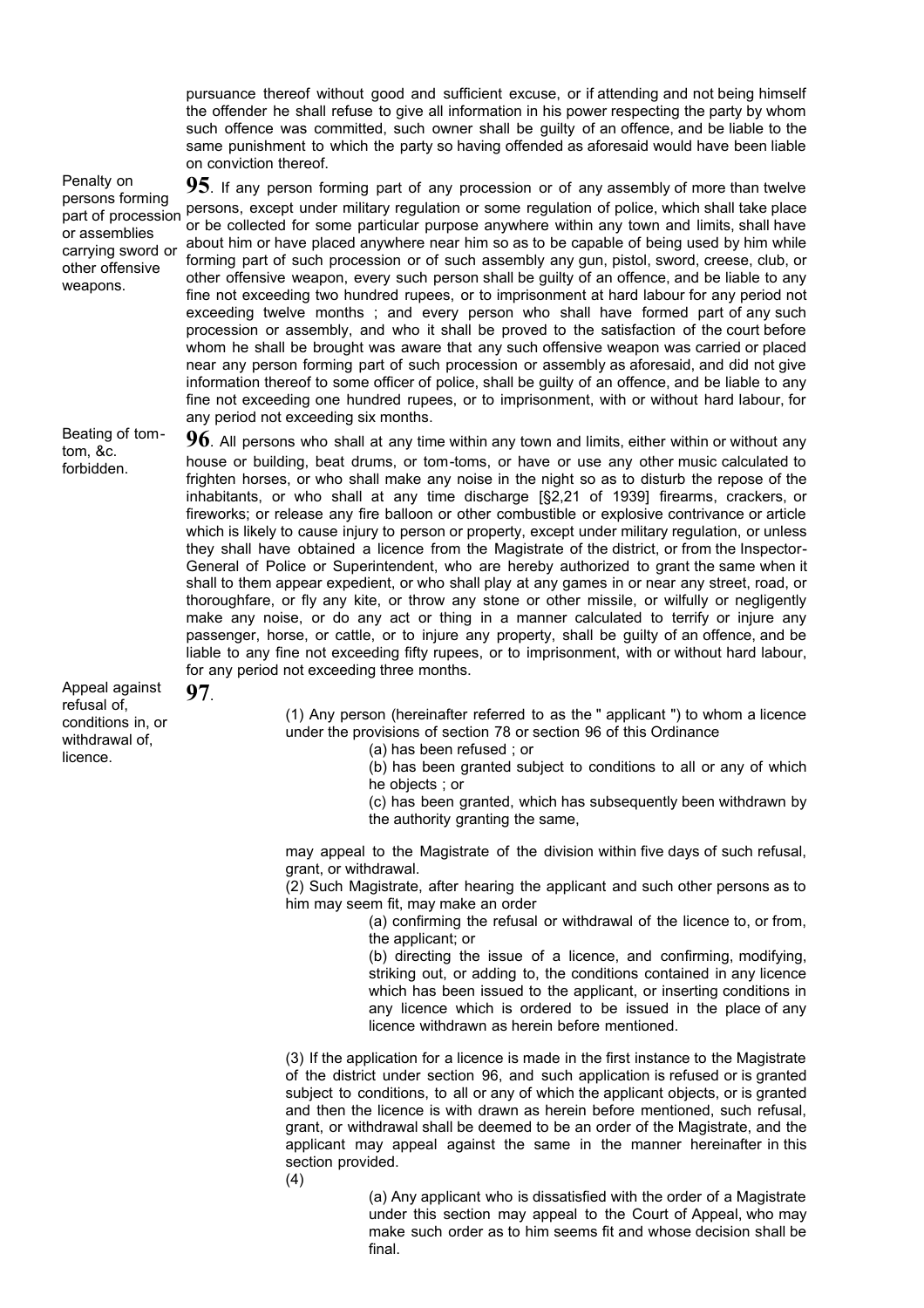(b) Every such appeal shall be by petition which shall be liable to a stamp duty of five rupees, and shall be preferred within ten days of the order being made by a Magistrate, and shall be heard as soon as conveniently may be after it is so preferred and be determined by such Court.

(c) Notice in writing of an appeal under this sub section shall be given to the Attorney-General, who may attend or be represented at the hearing of the appeal.

False reports to alarm people and create a panic. **98**. Any person who shall spread false reports with the view to alarm the inhabitants of any place within Sri Lanka and create a panic shall be guilty of an offence, and be liable to a fine not exceeding two hundred rupees, or to imprisonment, with or without hard labour, for any period not exceeding twelve months ; and if he shall be convicted a second time, or shall persist in the offence after warning to desist, he shall be liable to corporal punishment not exceeding twenty lashes.

Persons to keep opposite their houses clean. **99**. No filth, or dirt, or dead or disabled animal shall be cast or allowed to remain in any street, road, canal, or other thoroughfare within any such town and limits, and every inhabitant within any such town and limits shall keep the space and street or road, and all surface drains, ditches, and gutters before his house clean, and the owners or occupiers of all private avenues, passages, yards, and ways, and all slaughter-houses shall keep the same clean, and shall remove the offal to such place as the principal police officer of the division may point out under the directions of the Superintendent of Police ; and any person wilfully offending against this section shall be guilty of an offence, and liable to any fine not exceeding twenty rupees.

Common nuisance. **100**. It shall be lawful for the Inspector-General of Police or where there is a Municipality for the Municipal Council or its officers, to notify from time to time in as public a manner as he conveniently can, the place or places in any such town and limits within which persons shall not be allowed to ease themselves under the penalty hereinafter mentioned; and every person who shall, after such notification shall have been given, ease himself in any place comprehended in such notification, except in some house, outhouse, or enclosed place, with the leave of the occupant thereof, shall be guilty of an offence, and be liable to any penalty not exceeding ten rupees:

Provided always that nothing in this section contained shall be construed into a declaration that persons cannot commit a nuisance by easing themselves in such places as are not comprehended in such notification as aforesaid.

and gardens kept **101**.All houses and gardens within such parts of any of the said towns and limits as the Minister shall from time to time direct by Order to be for that purpose published in the Gazette shall, within six months after such Order shall have been so published be surrounded with walls or good fences, and be cleared and kept clean of brush and Underwood ; and every person neglecting within such time so to surround his house and garden, or to clear and to keep the same clear of brush and Underwood, shall be guilty of an offence, and be liable to any fine not exceeding twenty rupees:

> Provided always that the proprietors of adjoining lands which shall require to be fenced or walled under the provisions of this section shall be liable to make and keep in repair each one-half of such fence or wall, except where by any law or custom such liability shall be otherwise determined.

Cases may be tried before Magistrates' Courts, though otherwise out of their jurisdiction **102**. Whereas the punishments assigned to certain offenders under this Ordinance are beyond the jurisdiction of Magistrates' Courts, but it would be frequently more advantageous that such offences should be brought to trial before such courts in order that the punishment of offenders may be more prompt, even though it should be less severe: It is therefore enacted, that in case of any person committing an offence under this Ordinance, and which offence could not otherwise be cognizable by a Magistrate's Court by reason of the punishment to which the same is subject, a certificate shall be presented to any Magistrate's Court, signed by the Attorney-General or by some competent State Counsel, to the effect that such officer is content that such offence or act shall be prosecuted before such court, it shall be competent to such court to take cognizance of such offence or act, and to award in respect thereof so much of the punishment assigned thereto as Magistrates' Courts are empowered by law to award.

[ 5, 22 of 1947] The preceding provisions of this section shall not apply in the case of any offence under any of the sections 77 to 80 (inclusive) ; and the Magistrate summarily trying any such offence may impose the full punishment prescribed therefore, notwithstanding that such punishment exceeds the limits placed upon the jurisdiction of a Magistrate by any other law.

the space

Houses to be surrounded with walls or fences,

clean.

prosecute not **103**. Nothing contained in this Ordinance shall be construed to prevent any person from